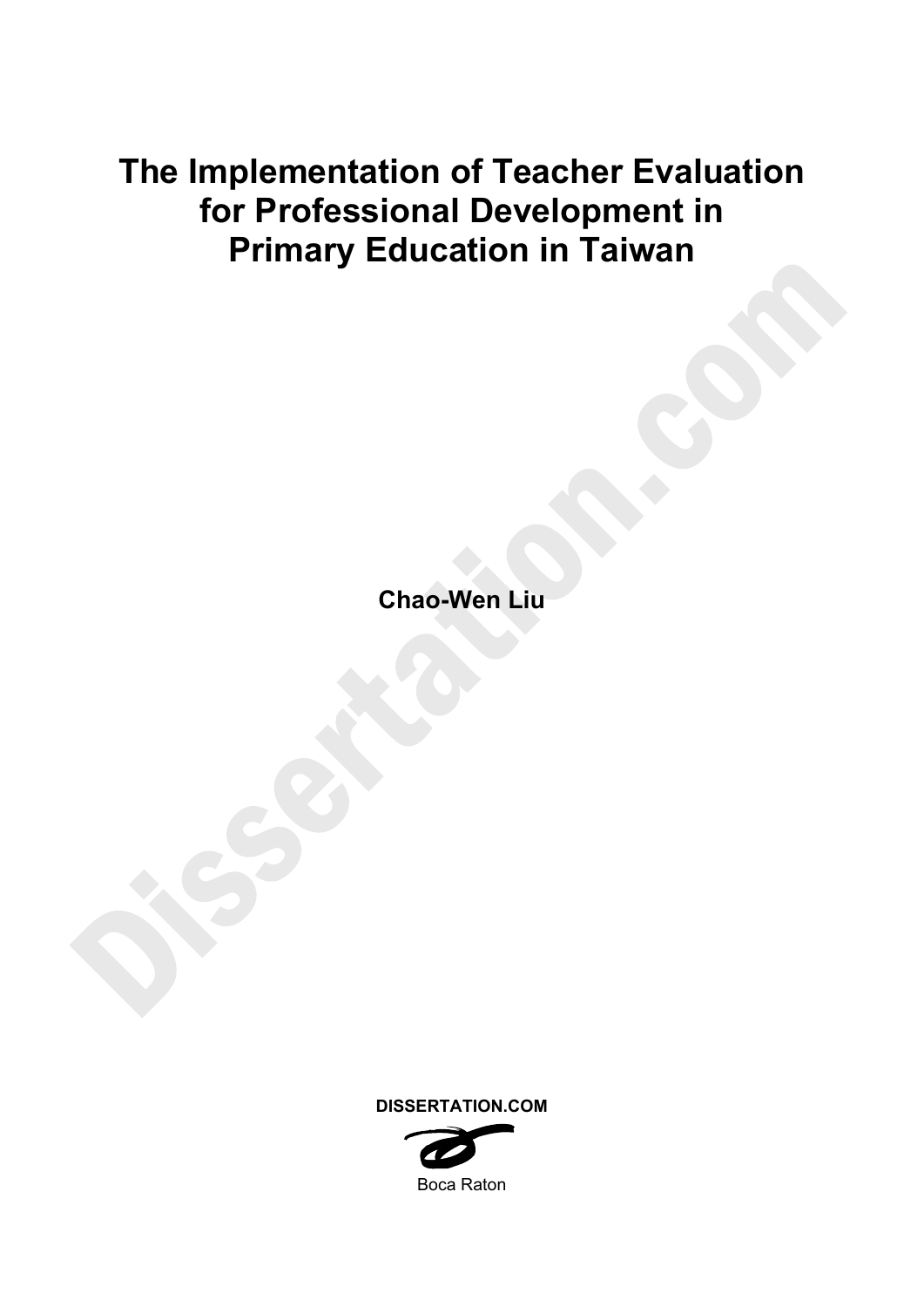*The Implementation of Teacher Evaluation for Professional Development in Primary Education in Taiwan*

> Copyright © 2010 Chao-Wen Liu All rights reserved.

No part of this book may be reproduced or transmitted in any form or by any means, electronic or mechanical, including photocopying, recording, or by any information storage and retrieval system, without written permission from the publisher.

> Dissertation.com Boca Raton, Florida USA • 2011

ISBN-10: 1-59942-380-4 ISBN-13: 978-1-59942-380-7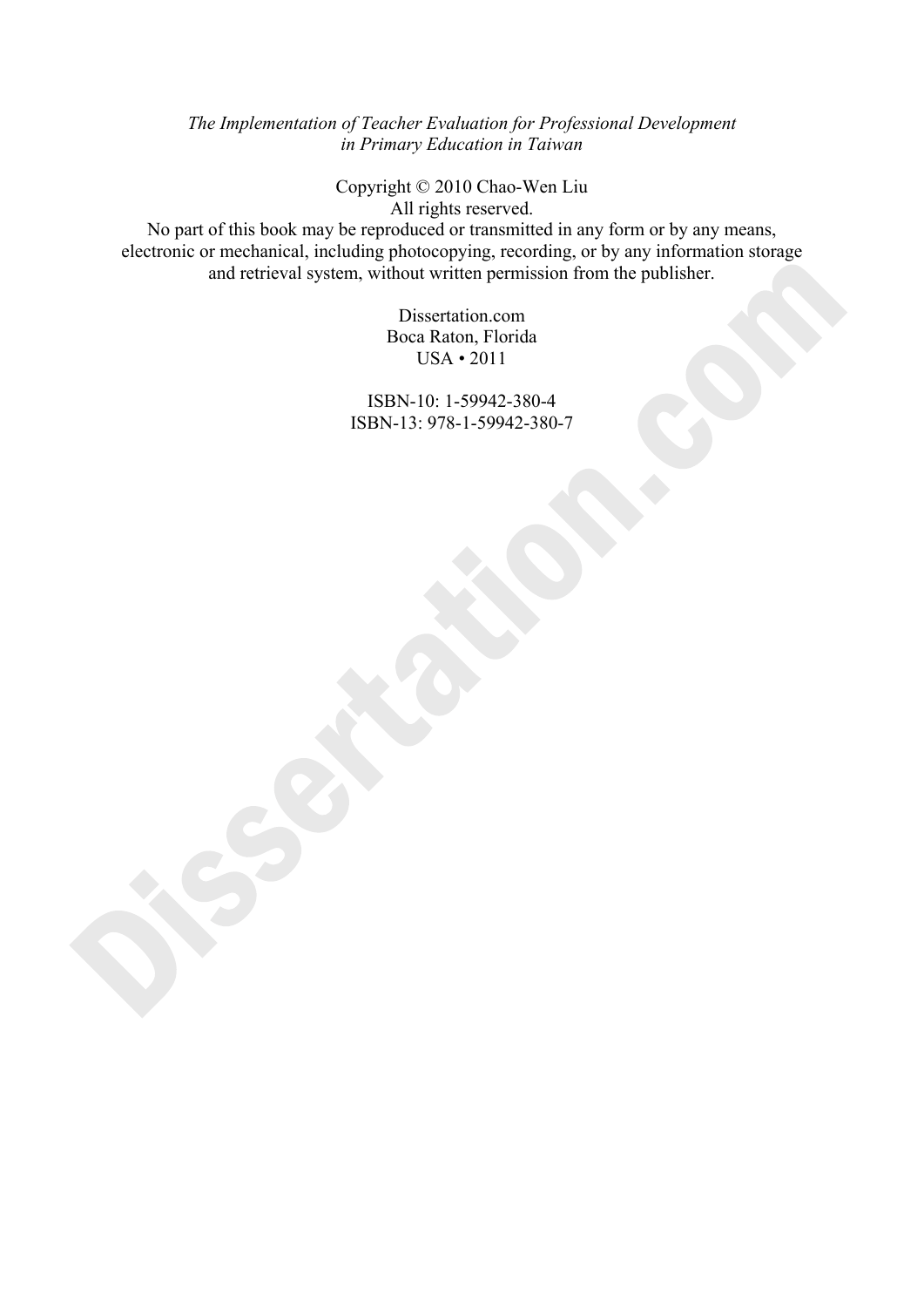## **Abstract**

Teacher evaluation is an activity of assessing teachers' performance. It is equivalent to teacher appraisal/teacher performance management in England. This study explores the complexities of implementing Teacher Evaluation in primary schools in Taiwan. It concentrates principally on the development of Teacher Evaluation in Taiwan in the light of international research, especially that relating to the English context.

The philosophical perspective with which this study is most closely aligned is constructivism. In particular, using qualitative methods of documentary analysis and interviews, it explores the nature of Teacher Evaluation and the meaning held by implementers. Government publications, including books, journals and other documentation from public institutions were examined to trace the development of Teacher Evaluation in Taiwan, and how it might be influenced by globalisation. Interviews were carried out with 3 head teachers and 7 teachers from 3 primary schools in Taiwan and 3 officers from different levels of official organisations.

A Recommended Model of Teacher Evaluation was synthesised from the review of international research. Using the Recommended Model of Teacher Evaluation to evaluate the implementation of Teacher Evaluation for Professional Development in Taiwan, the effectiveness of the project was demonstrated. However, by looking at the empirical data, some limitations were observed, including deficiencies in the administrative system, teachers' heavy workload, the reluctance of teachers to accept changes, and insufficient knowledge of the relevant policy. Other obstacles were noted, including inadequately trained evaluators, the lack of a mechanism for professional dialogue, and the incoherence of the educational policy. This study shows that most teachers agree with the measures in the Teacher Evaluation for Professional Development implemented by the Ministry of Education, although some supplementary measures need to be established in a more sophisticated manner before it can be implemented fully.

Finally, this study further proposes suggestions for a Teacher Evaluation model based on the Recommended Model of Teacher Evaluation, the implementation of the current Teacher Evaluation for Professional Development, and ideal models mentioned by the interviewees.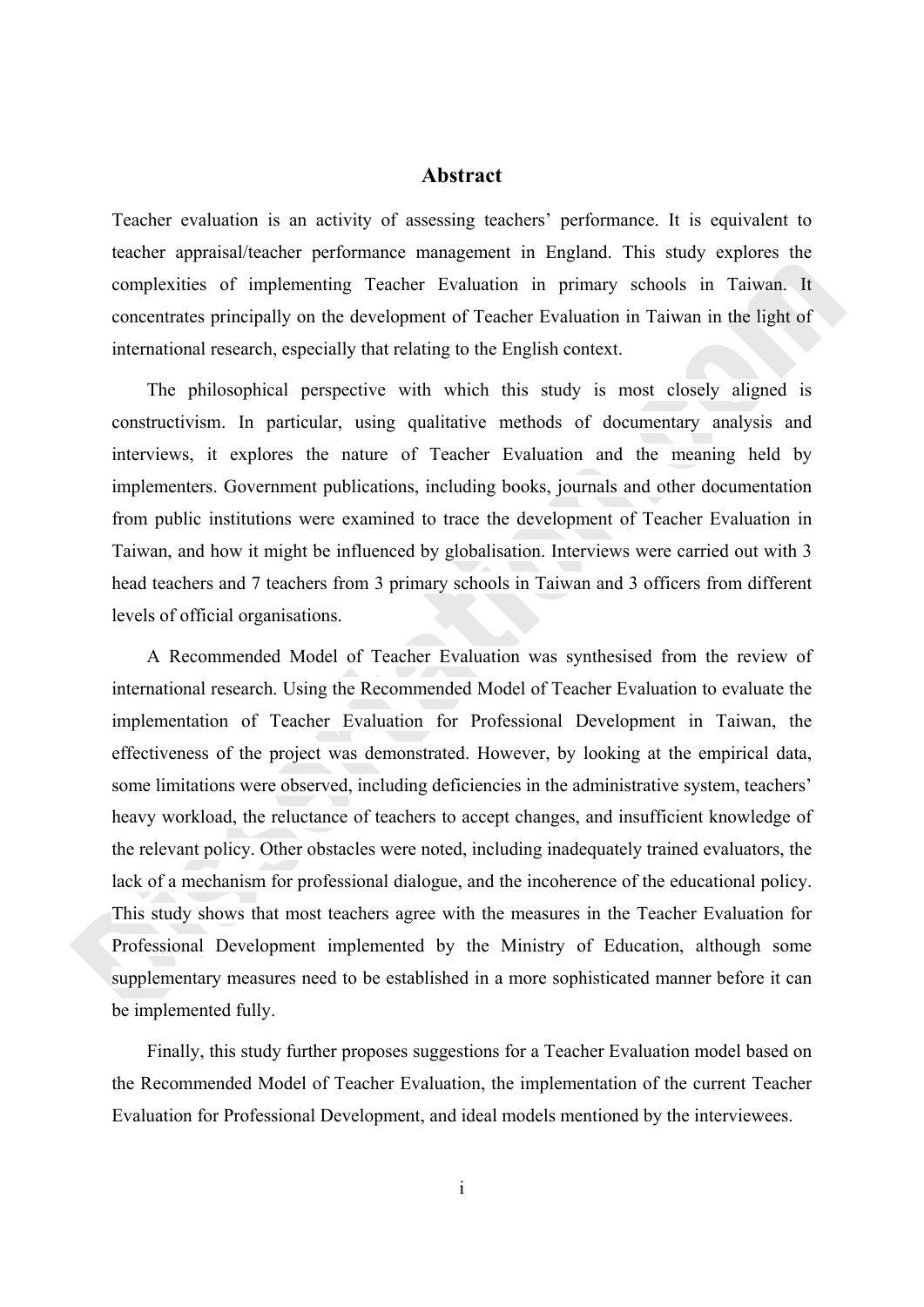# **Acknowledgements**

| The sages, whose times are far away from us,                 | [ 哲人日已遠,] |
|--------------------------------------------------------------|-----------|
| Were models of great virtue in the distant past.             | [典型在夙昔。]  |
| By the window sill, I open the book and read.                | [風簷展書讀,]  |
| And feel the ancient rays of wisdom shining on my face.      | [古道照顏色。]  |
| [The Poem of Righteousness, by Song Dynasty/Wen, Tian-xiang] |           |

When one opens this thesis, one finds the presentation of a number of teachers' stories. The history of education in Taiwan is constructed by valuable stories like these, and they play an important role in the country's overall development. By undertaking this study, my respect towards teachers has dramatically increased. I hope that their great stories can be honestly presented in this thesis.

A PhD study is not done in isolation. Besides expressing my appreciation to the educators who participated in my research, I feel indebted to my family, friends and teachers, whose intellectual, emotional and practical help made this study possible.

First and foremost, my sincerest gratitude is extended to my supervisor, Dr. Sheila Trahar, whose encouragement and guidance has enabled me to develop a good understanding of the subject. Inspiration and support have also come from my former advisor, Professor Marilyn Osborn, whose clarity of thought and expert supervision enabled me to work through my frequent crises of confidence.

My warmest thanks are extended to Dr. Cheng Teh Lee and Dr. Khoo Hui Chi, both of whom have kindly helped me through the mess and frustration I experienced through these years. I am particularly grateful to Hui Chi, who generously gave me her time to read this thesis and offered some suggestions.

I also wish to thank my family. My parents have provided me with encouragement, especially when I started doubting myself. I am greatly indebted to my children, Frances and Sean, who unquestioningly accepted that my time was divided between them and this study.

Lastly, I would like to dedicate this thesis to my wife to thank her for believing in me, and for helping me to complete my lifelong dream.

Chao-Wen Liu

Bristol, March 2010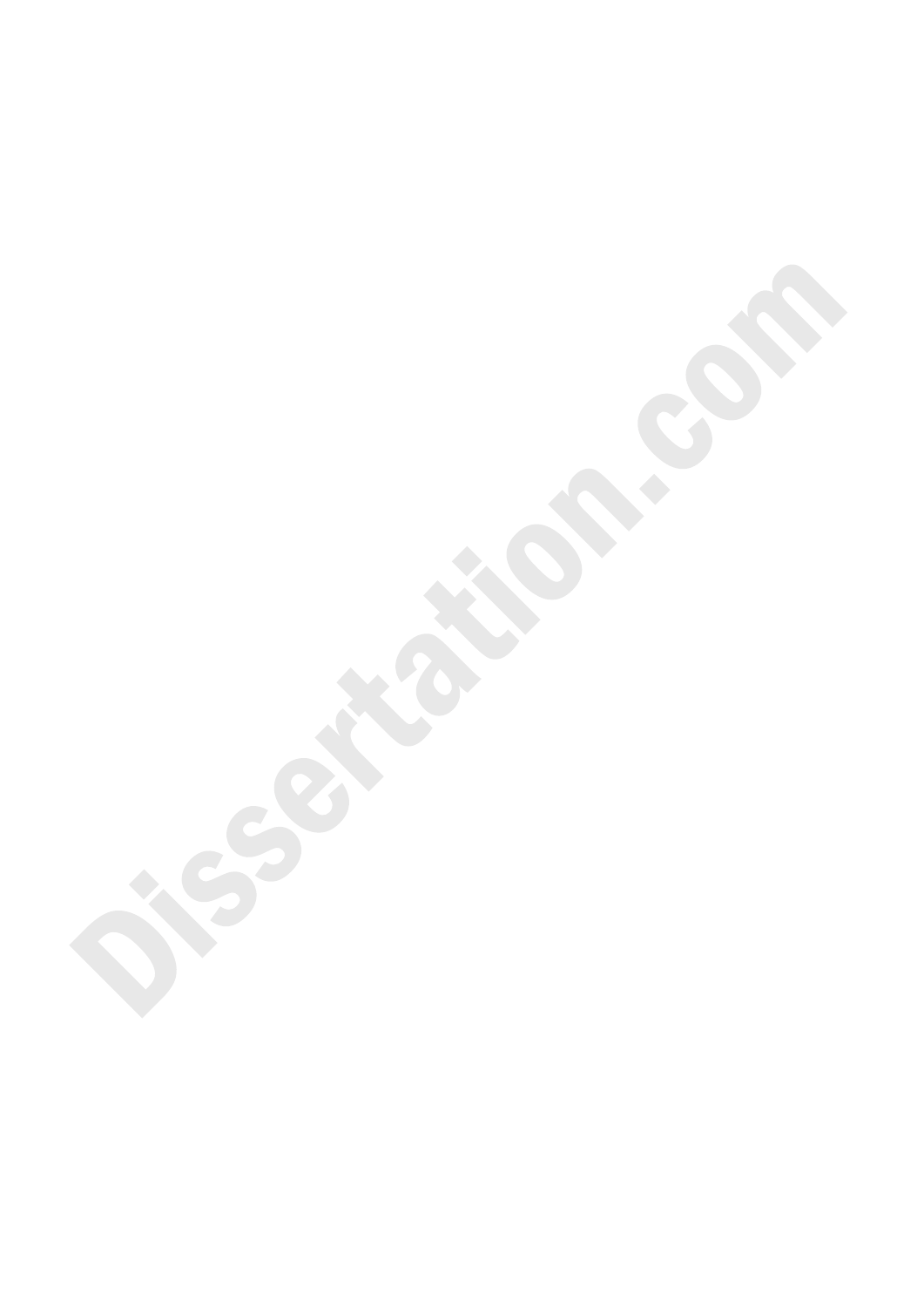# **Contents**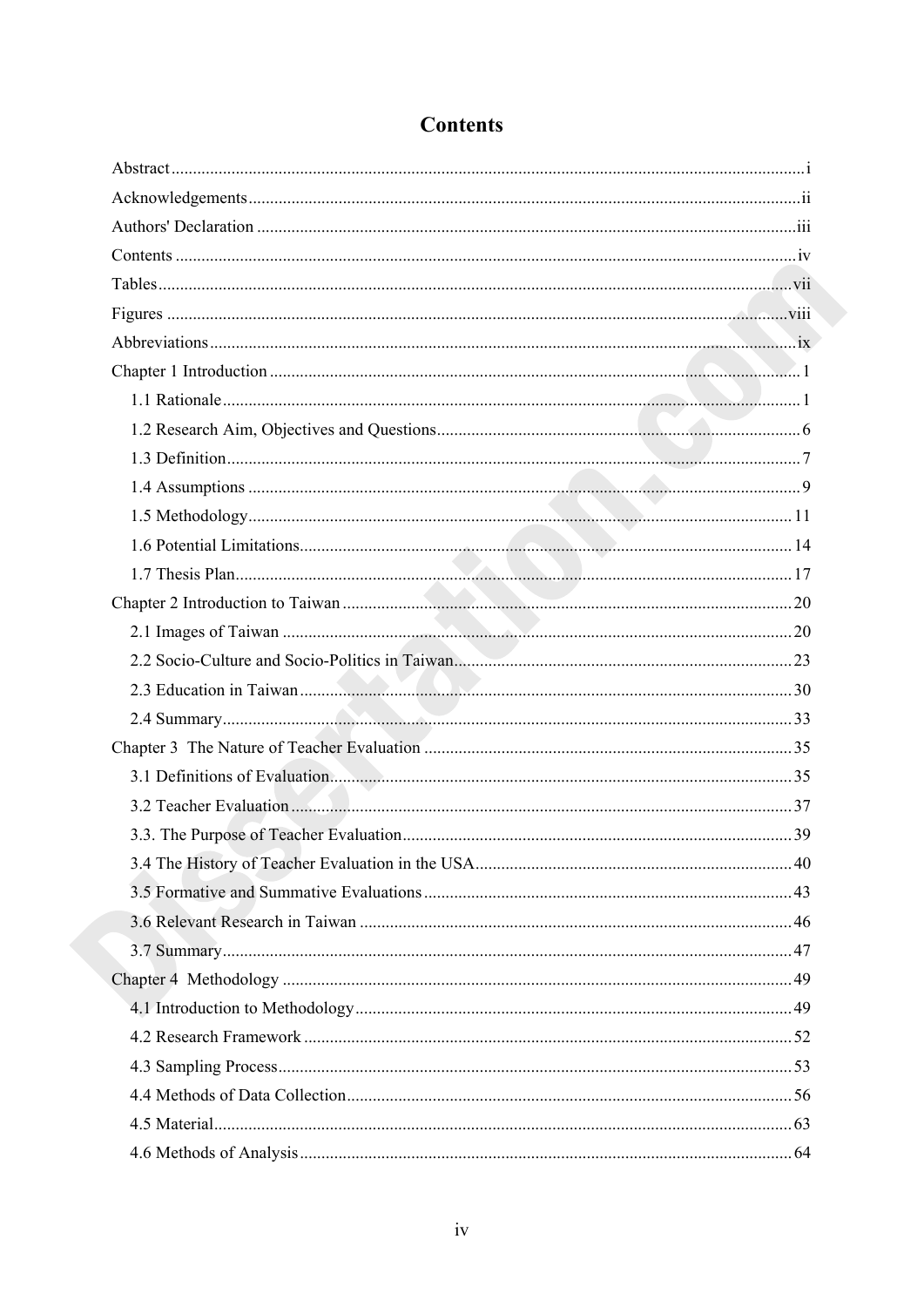| 4.9 Issues of Trustworthiness--Credibility, Transferability, Dependability and Confirmability 68 |  |
|--------------------------------------------------------------------------------------------------|--|
|                                                                                                  |  |
|                                                                                                  |  |
|                                                                                                  |  |
|                                                                                                  |  |
|                                                                                                  |  |
|                                                                                                  |  |
|                                                                                                  |  |
|                                                                                                  |  |
|                                                                                                  |  |
|                                                                                                  |  |
|                                                                                                  |  |
|                                                                                                  |  |
|                                                                                                  |  |
|                                                                                                  |  |
|                                                                                                  |  |
| 6.4 The Education (School Teacher Performance Management) (England) Regulations 2006105          |  |
|                                                                                                  |  |
|                                                                                                  |  |
|                                                                                                  |  |
|                                                                                                  |  |
|                                                                                                  |  |
|                                                                                                  |  |
|                                                                                                  |  |
| Chapter 8 The Implications of Teacher Evaluation for Professional Development in Taiwan  142     |  |
|                                                                                                  |  |
|                                                                                                  |  |
|                                                                                                  |  |
|                                                                                                  |  |
|                                                                                                  |  |
|                                                                                                  |  |
| Chapter 9 The Effectiveness and Obstacles of Teacher Evaluation for Professional Development176  |  |
|                                                                                                  |  |
|                                                                                                  |  |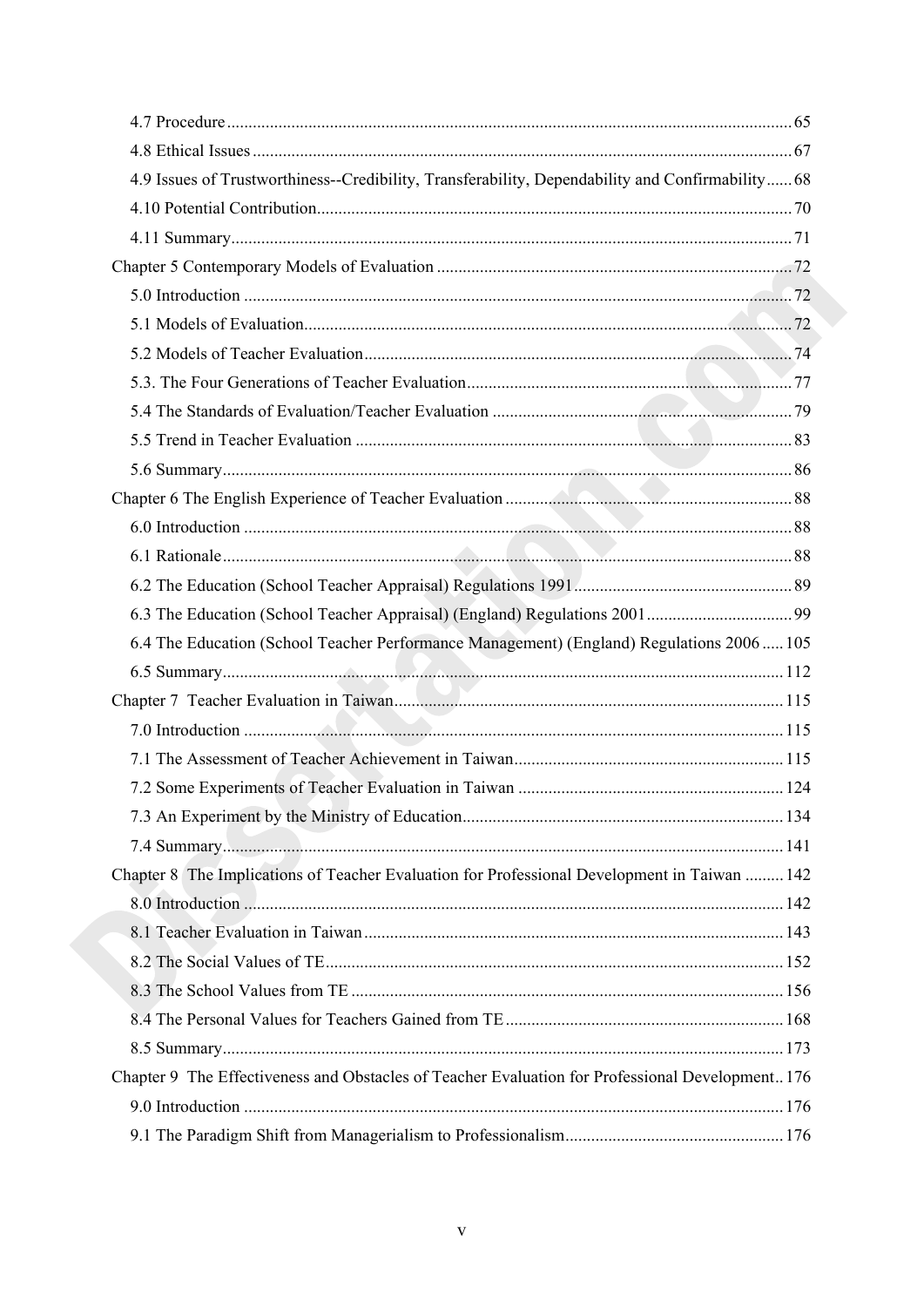| Chapter 10 Suggestions for Teacher Evaluation for Professional Development in Taiwan  202      |  |
|------------------------------------------------------------------------------------------------|--|
|                                                                                                |  |
|                                                                                                |  |
|                                                                                                |  |
|                                                                                                |  |
|                                                                                                |  |
|                                                                                                |  |
|                                                                                                |  |
|                                                                                                |  |
|                                                                                                |  |
|                                                                                                |  |
|                                                                                                |  |
|                                                                                                |  |
|                                                                                                |  |
|                                                                                                |  |
|                                                                                                |  |
|                                                                                                |  |
|                                                                                                |  |
|                                                                                                |  |
| Appendix IV: Interview Questions for Primary Teacher Evaluation in Taiwan (Head Teacher)247    |  |
| Appendix V: Interview Questions for Primary Teacher Evaluation in Taiwan (Teacher)250          |  |
| Appendix VI: Interview Questions for Primary Teacher Evaluation in Taiwan (Officer) 252        |  |
| Appendix VII: References to the Criteria of Teacher Evaluation for Professional Development254 |  |
|                                                                                                |  |
|                                                                                                |  |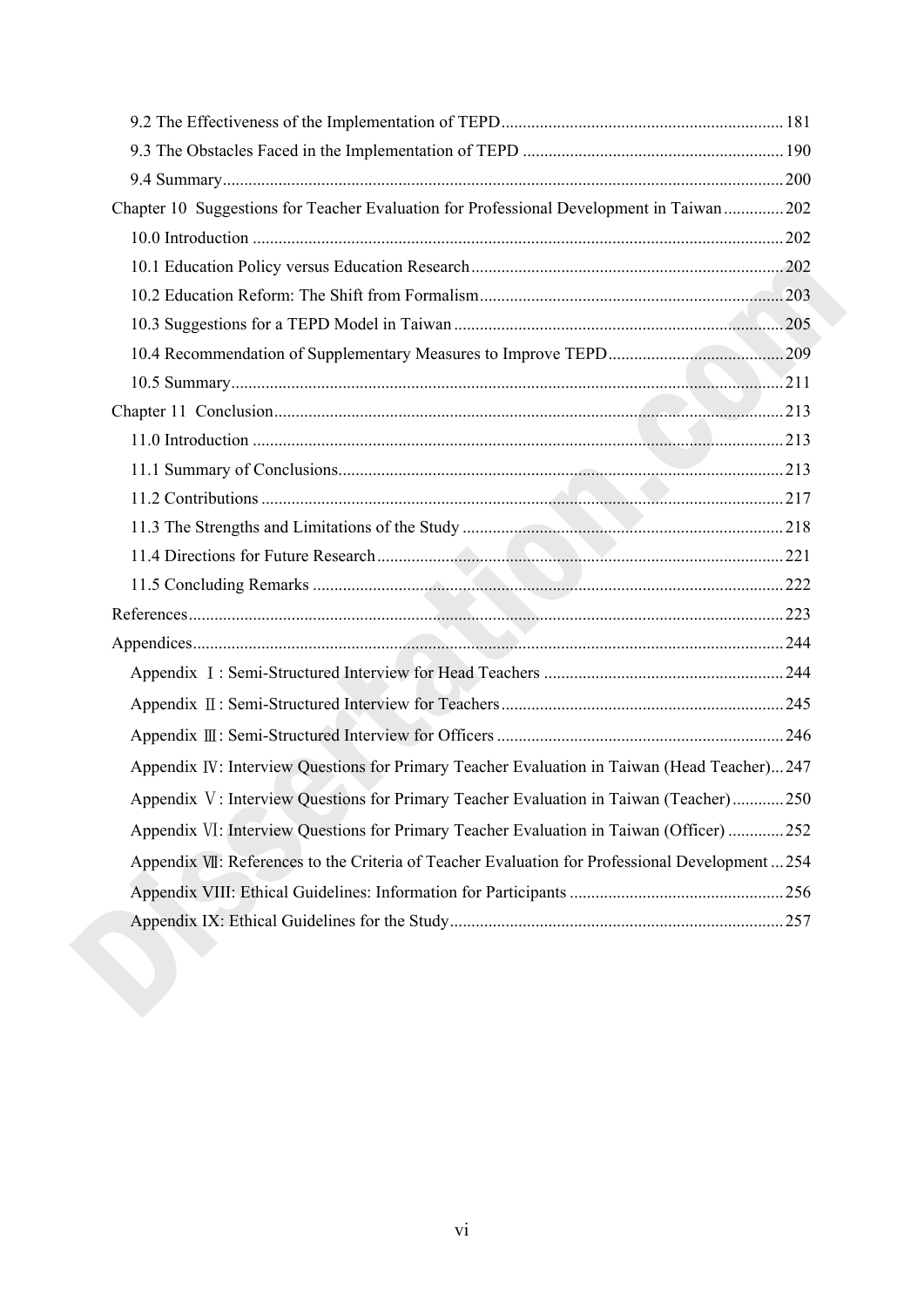# **Tables**

| Table 5-6: Comparison of Marshall's Programme, Peterson's New Direction and My Recommendations 85         |  |
|-----------------------------------------------------------------------------------------------------------|--|
| Table 7-1: Taiwan Province's Assessment of Teacher and Administrative Staff in Schools of All Levels  120 |  |
| Table 7-2: Results of Teachers' and Administrative Staff's Achievement Assessment  120                    |  |
| Table 7-3: Comparison of the Three Regulations of Teacher Achievement Assessment  121                     |  |
|                                                                                                           |  |
|                                                                                                           |  |
|                                                                                                           |  |
|                                                                                                           |  |
|                                                                                                           |  |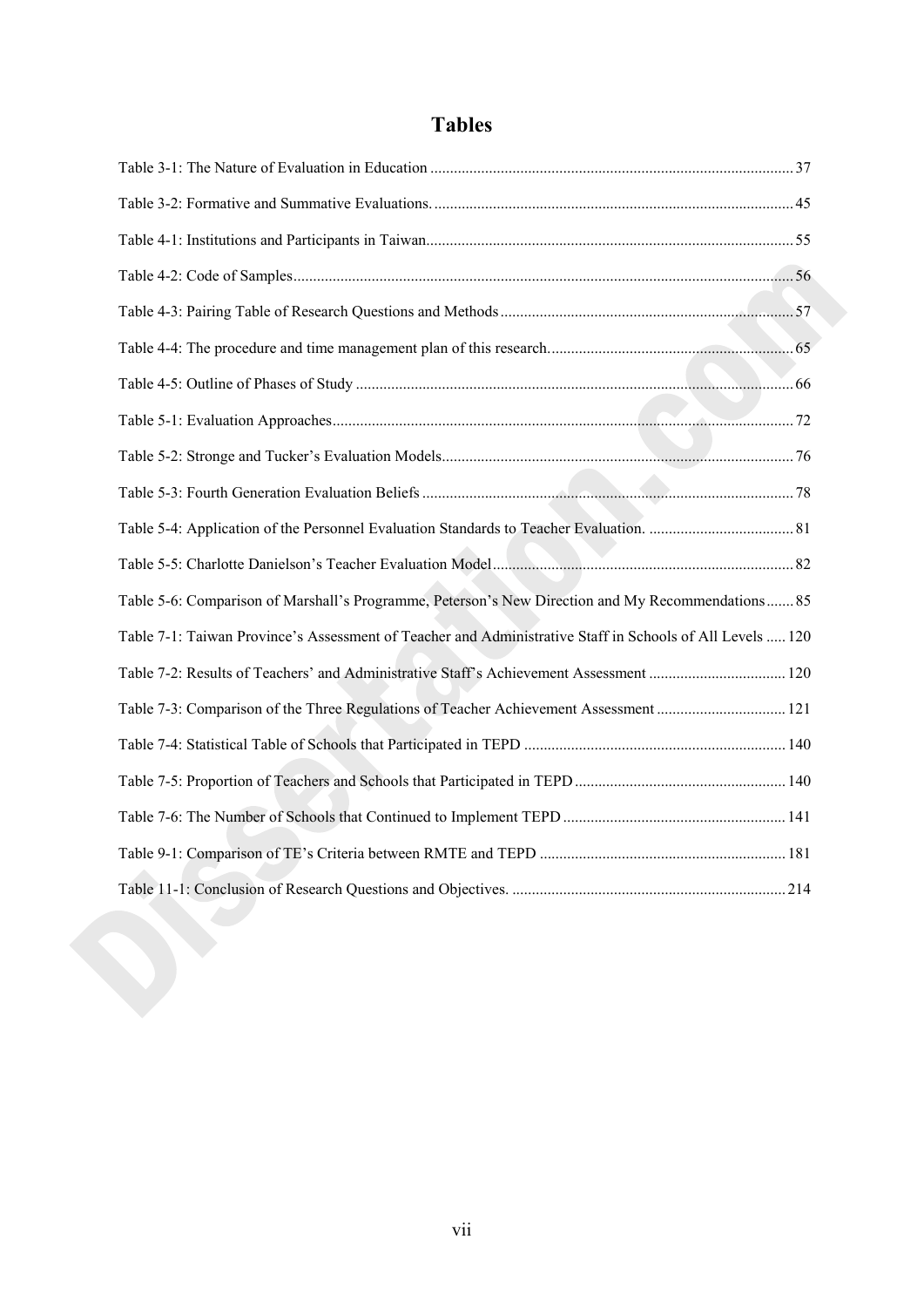# **Figures**

| Figure 6-1: Process and Timings-Timeline for Agreeing on the Planning Meeting Statement  110 |  |
|----------------------------------------------------------------------------------------------|--|
|                                                                                              |  |
|                                                                                              |  |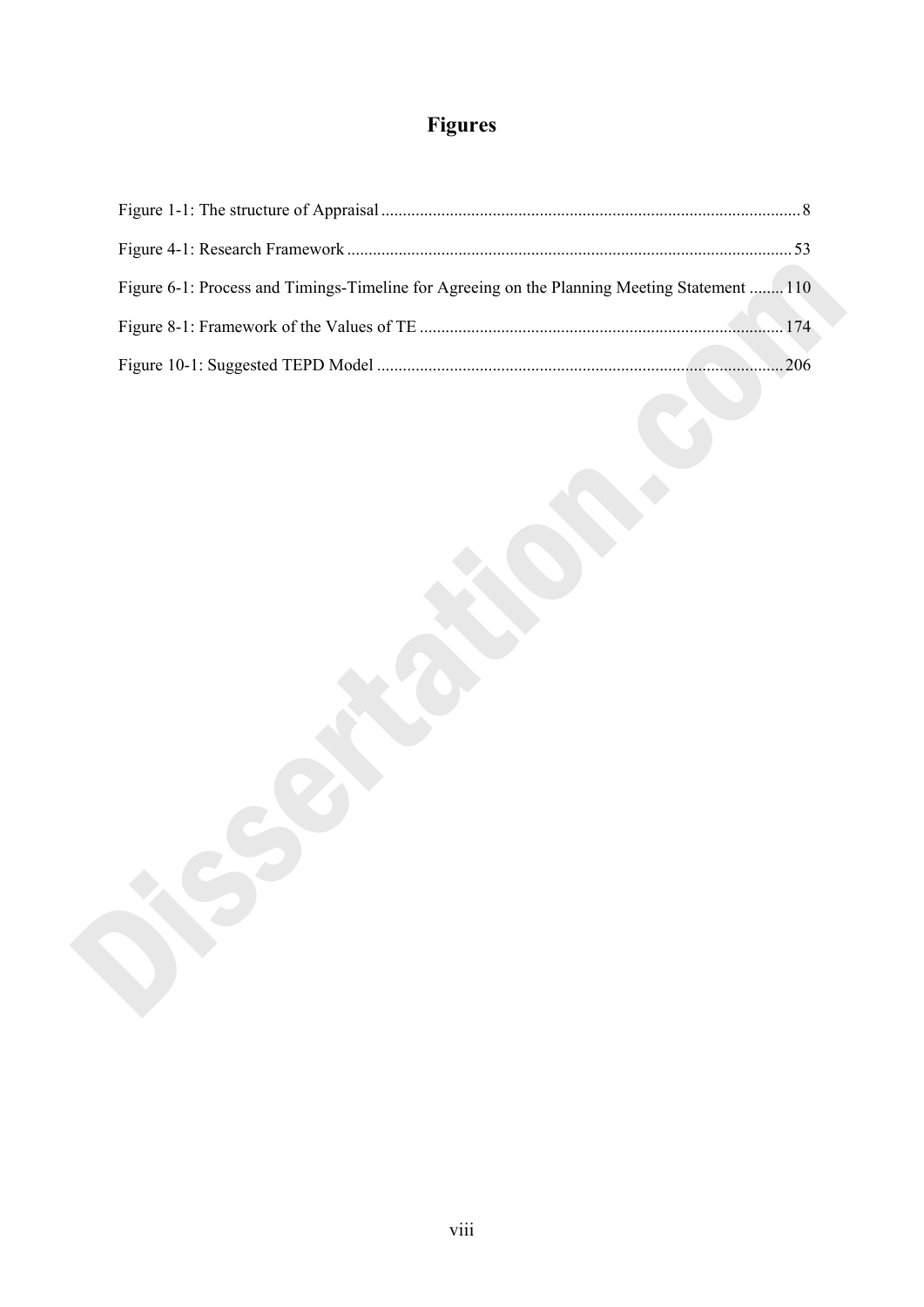# **Abbreviations**

| <b>ASCL</b>   | Association of School and College Leaders (in England)                        |
|---------------|-------------------------------------------------------------------------------|
| <b>ATA</b>    | Assessment of Teacher Achievement (in Taiwan)                                 |
| <b>ATL</b>    | Association of Teachers and Lecturers (in England)                            |
| <b>CHC</b>    | Confucian Heritage Culture                                                    |
| <b>CPD</b>    | Continuing Professional Development (in England)                              |
| <b>DCSF</b>   | Department for Children, Schools and Families (in England)                    |
| <b>DfEE</b>   | The Department for Education and Employment (in England)                      |
| <b>DfES</b>   | Department for Education and Skills (in England)                              |
| <b>GB</b>     | Governing Body (in England)                                                   |
| LA            | Local Authority (in England)                                                  |
| <b>LGE</b>    | Local Government Employers (in England)                                       |
| MoE           | Ministry of Education (in Taiwan)                                             |
| <b>MTS</b>    | Mentor Teacher System                                                         |
| <b>NAPO</b>   | National Alliance of Parents Organization (in Taiwan)                         |
| <b>NASUWT</b> | National Association of Schoolmasters Union of Women Teachers (in<br>England) |
| <b>NTA</b>    | National Teachers' Association, R. O. C. (in Taiwan)                          |
| PAT           | Professional Association of Teachers (in England)                             |
| <b>PDP</b>    | Professional Development Plan (in the New Mexico, US)                         |
| PRP           | Performance Related Pay (in England)                                          |
| <b>RIG</b>    | Rewards and Incentives Group (in England)                                     |
| <b>SIP</b>    | School Improvement Partner (in England)                                       |
| <b>STPCD</b>  | School Teachers' Pay and Conditions Document (in England)                     |
| <b>STRB</b>   | School Teachers' Review Body (in England)                                     |
| <b>TEPD</b>   | Teacher Evaluation for Professional Development (in Taiwan)                   |
| <b>TGS</b>    | Teacher Grading System (in Taiwan)                                            |
| <b>TLR</b>    | Teaching and Learning Responsibilities (in England)                           |
| <b>TPM</b>    | Teacher Performance Management (in England)                                   |
|               |                                                                               |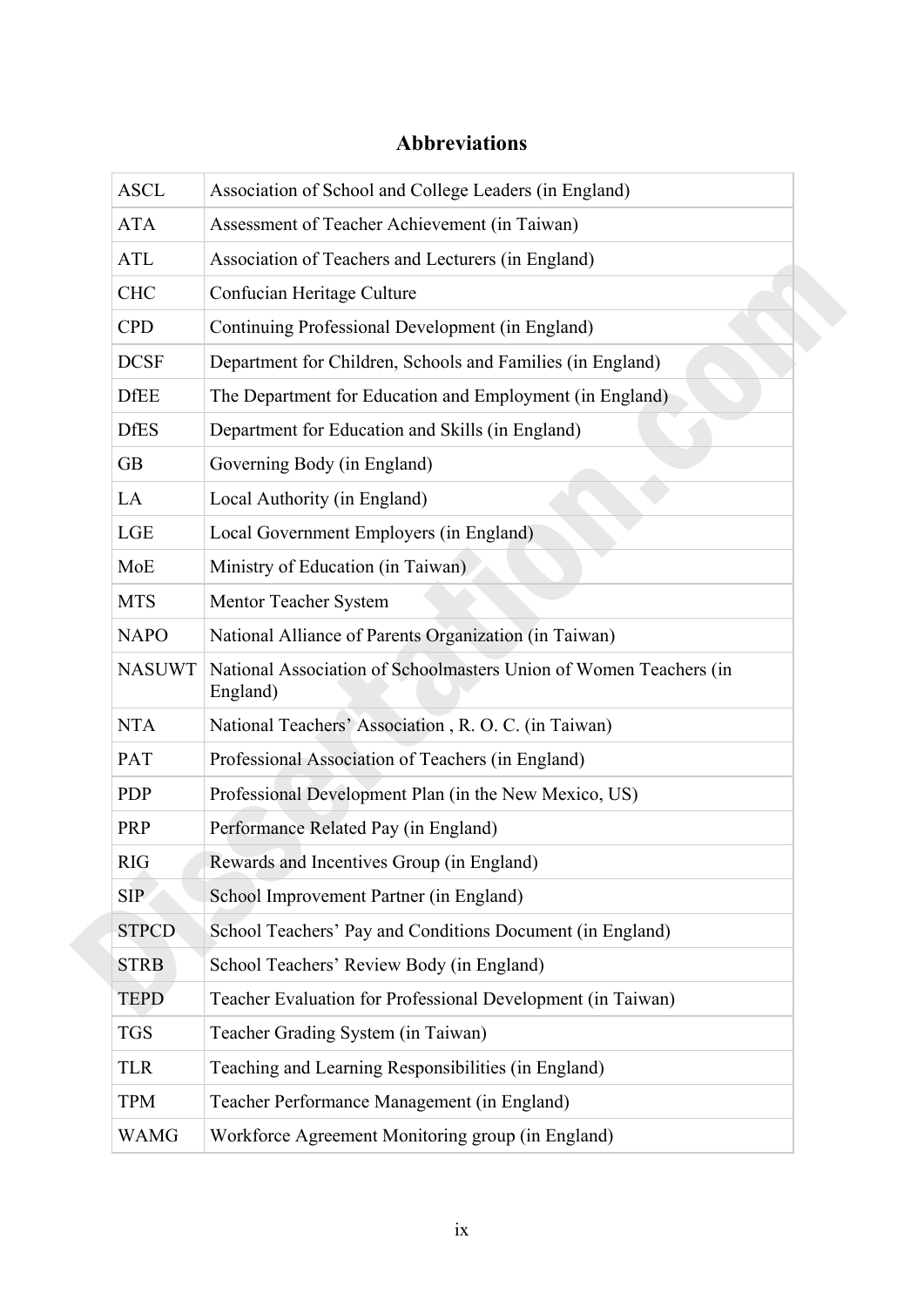# **Chapter 1 Introduction**

Teacher evaluation is an activity of assessing teachers' performance. It is equivalent to teacher appraisal/teacher performance management in England. This study investigates the complexities of implementing teacher evaluation (hereafter abbreviated as TE) in primary schools in the Taiwanese context. It concentrates principally on the development of TE in Taiwan in the light of international research, especially that relating to the English context.

This chapter is divided into seven sections: rationale (Section 1.1), research aim, objectives and questions (Section 1.2), brief definitions (Section 1.3), assumptions (Section 1.4), methodology (Section 1.5), potential limitations (Section 1.6) and thesis plan (Section 1.7).

#### **1.1 Rationale**

#### **1.1.1 Taiwan and Globalisation:**

Giddens defined globalisation as:

A complex set of processes, not a single one. And these operate in a contradictory or oppositional fashion. Most people think of it as simple 'pulling away' power or influence from local communities and nations into the global arena. And indeed this is one of its consequences. Nations do lose some of the economic power they once had. However, it also has an opposite effect. Globalization not only pulls upwards, it pushes downwards, creating new pressures for local autonomy. (Giddens, 1999: 3)

In many ways, the globalisation of policy and practice in education is a response to the common problems faced by many of the world's societies and education systems (Walker & Dimmock, 2002). How to think globally and act locally is an unavoidable path for developed countries. As Porter (2000) pointed out, "cultural differences can contribute to specialised advantages so important in improving the prosperity of nations" (p. 27). The accumulation of globalised narrations from different countries is conducive to enriching the academic field of school effectiveness and educational change. Thus, the various nations' experiences of teacher evaluation can inspire Taiwan to develop its own model of TE.

The contrasts between educational systems and between schools and educational systems (for instance, English-speaking systems and the countries of East Asia) reveal significant discrepancies. To cite an example, Confucianism influences Taiwan not only in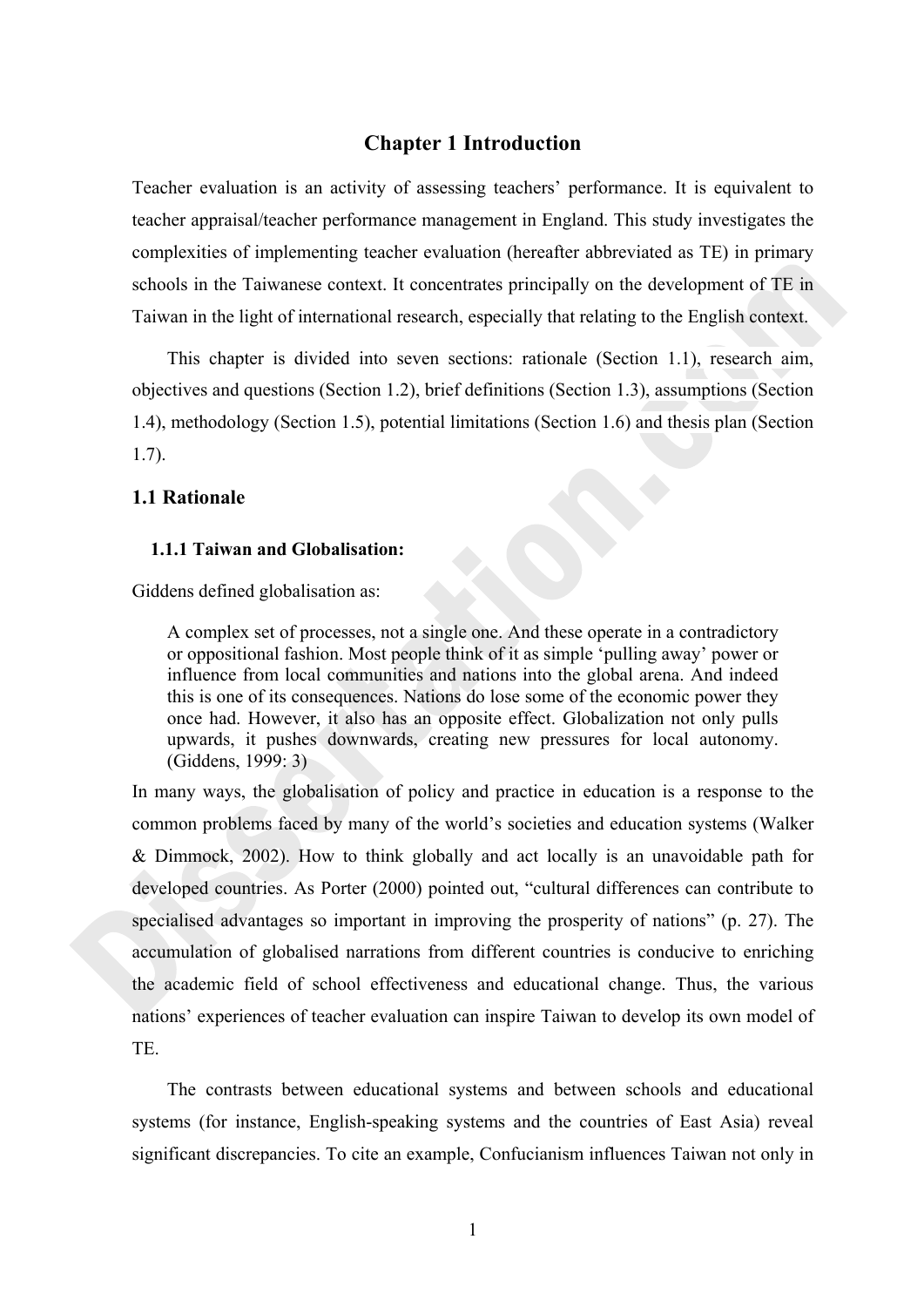its national development goals and political loyalty, but also in its culture and education (Altbach, 1997: 237-238). Previous researchers (e.g. Walker & Dimmock, 2000: 164) claimed that cultural differences between English-speaking Western countries, (the U.S. and the U.K.) and Chinese societies (such as Hong Kong and Taiwan) reflect what has been labelled as the individualism/collectivism dimension. In other words, in Chinese societies influenced by Confucian heritage culture (hereafter abbreviated as CHC), the collective is more important than the individual; the interests of the collective supersede those of the individual. Thus we need to distinguish between individual and collective performance. Although the practice of classroom teaching may still be conducted in isolation from other adults at the beginning of the twenty-first century, most other aspects of teaching management and leadership are social activities. However, teacher evaluation is deeply influenced by traditional culture. Hence it is important to recognise that teacher evaluation in Taiwan will draw inspiration from various nations' experiences, while seeking to respect its traditional culture at the same time. Therefore this study will not only consider the extent to which research into TE in Taiwan is influenced by global research, but it also explores the possibilities for developing a model of TE that is congruent with the cultural context of Taiwan.

There are two reasons why I want to explore the education systems of other countries, especially that of England. The first reason is generally influenced by two Chinese idioms, both of which serve as a basis for my comparative study of education.

 "The stones of other hills may be used to polish gems." (*The Analects of Confucius*) 他山之石,可以攻錯 (論語)

This idiom means that one can remedy one's own defects by listening to another's suggestions. In other words, we can follow a good example to improve our weaknesses.

"The tangerine moves to the Huai River and becomes the trifoliate mandarin" *(Zhou Ritual)* 橘逾淮而為枳 (周禮).

This idiom means that a measure may be effective in certain situations, but using that measure in another circumstance may bring failure. In terms of the two idioms, another country's experience is 'the useful stone' or 'the trifoliate mandarin'. The key lies in placing another country's experience into the Taiwanese context and finding out its meaning within the new environment.

Secondly, numerous studies, in Taiwan, have introduced the development of English education (Fu, 1998; Huang, 2003; Wu, 2005; Liu, 2006; Chang, 2007; Chen, 2007; Liu,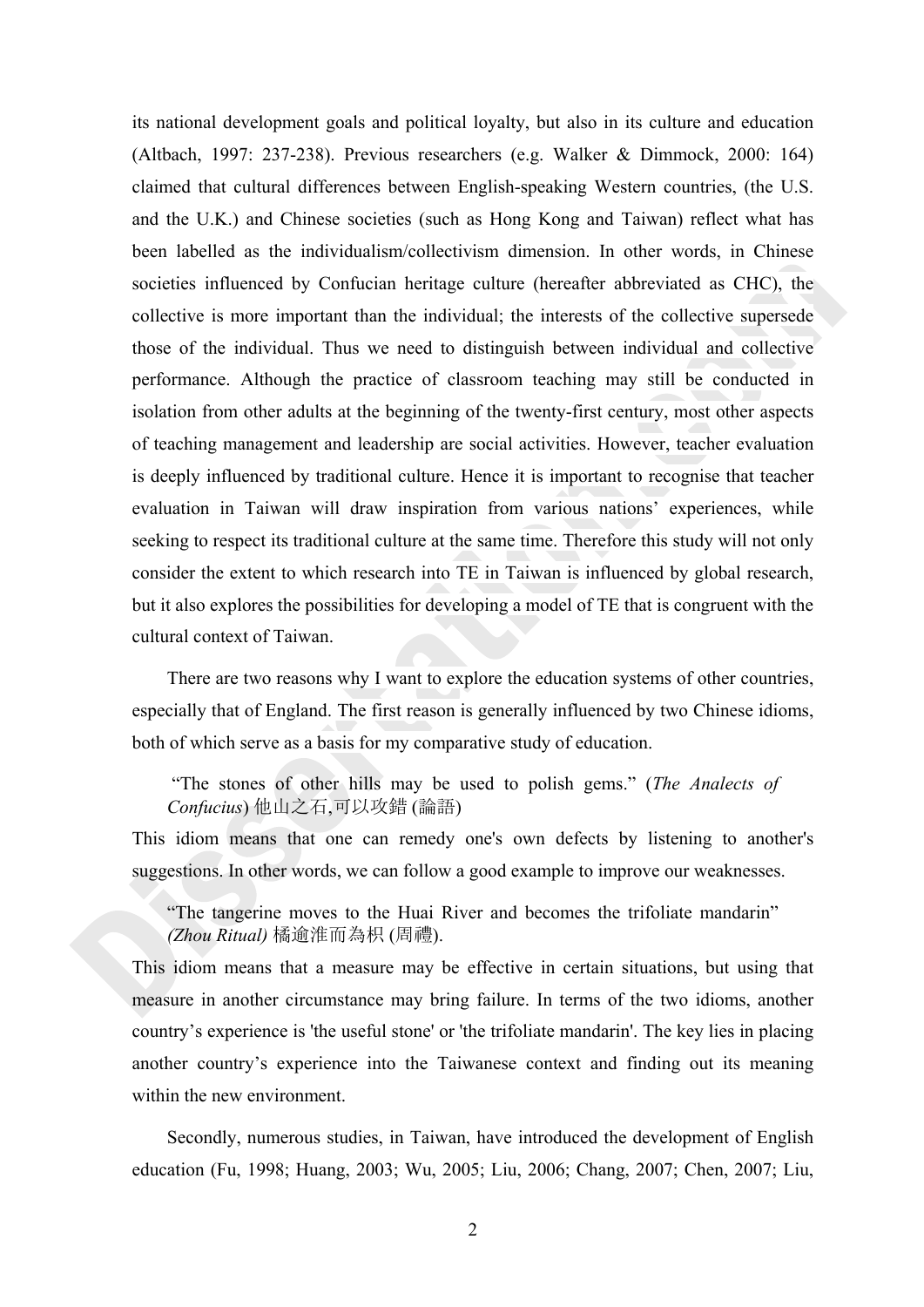2007) and showed successful education experiences in England. The implication of these studies is that the Taiwanese Government is borrowing the successful experiences of English education to influence its educational reforms.

With regard to the consideration of international perspectives, my standpoint is that the Taiwanese cultural context should be valued. Also, local implementers' voices need to be respected, as they may be influenced by cultural factors which are very different from those of the West. For example, individualism is generally emphasised in Western culture, but collectivism is often more important in the East (this will be described in detail in Section 2.2.2). In my study, I will examine the development of TE in Taiwan in the light of international research, especially that pertaining to the English context. Drawing inspiration from other countries' experience of TE might be able to help Taiwan develop a more effective TE system.

#### **1.1.2 Why Teacher Evaluation? Perspectives of an Educator and a Parent**

"During the 1990s, most education systems in the English-speaking world moved towards some notion of performance management." (West-Burnham, O'Neill and Bradbury, 2001: 6) This is largely attributed to the cumulative and increasingly widespread perception that education systems were under-achieving or failing to perform. The anxiety was reinforced by the increasing amounts of data available, which allowed more specific and detailed measurement of various components of school performance.

My interest in teacher evaluation derives from the disparities I perceive between educational research and practice, from being a father and my observations and experiences as a head teacher in The Affiliated Experimental Elementary School of National Chengchi University in Taiwan. As a parent, I am appreciative of some of the teachers who have taught my two children. The quality of the teaching profoundly influenced my children's development. However, not all students are fortunate enough to receive education of a high quality, and one of the factors contributing to high quality education is the variable expertise in teachers. One of my son's teachers was so temperamental that her mood during teaching led to students being frightened. This has subsequently affected their emotional development. She often used sarcastic language in her oral feedback for students and, as a consequence, children use the same language to criticise other people. In addition, some new teachers in our school adopt what they call 'active teaching methods' that lead to students becoming over-excited, even out of control.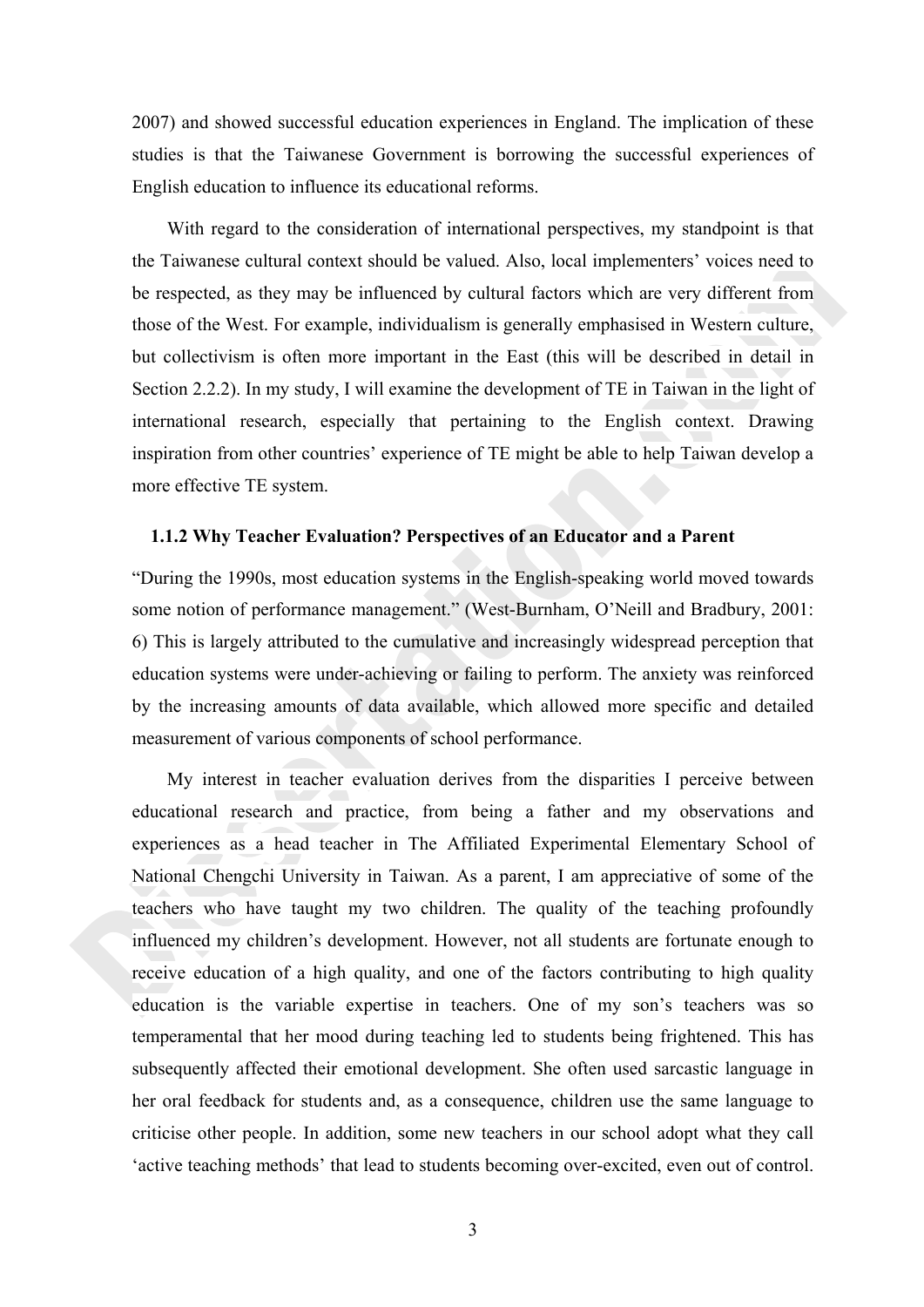They explain that the modern teacher is expected to tolerate students' behaviour. According to the present regulation of TE, to struggle against the problem of inadequate teachers is the responsibility of the "Teacher Evaluation Committee". Unfortunately, the Committee could not do anything to challenge the inappropriate behaviour of teachers because the committee members are selected from school teachers, and in Taiwanese school culture, no one is willing to harm their relationship with their colleagues.

In contrast, under the pressure of international competition, teacher evaluation in universities experienced a sudden growth in Taiwan.

Since  $28<sup>th</sup>$  December 1995, TE in institutions of higher education in Taiwan has become compulsory according to the *University Act*. The 21<sup>st</sup> Article of the *University Act* states that a college should formulate a teacher evaluation system that (1) decides on teacher promotion, and (2) continues or terminates employment based on college teachers' achievement in teaching, research and so forth. The effects of implementing TE in colleges caused some lecturers with insufficient publications to retire earlier. After that, universities started to formulate schools' regulations based on the *University Act* and began executing TE. According to the official documentation, 47.9% of the universities in Taiwan present their regulations and related methods online, and 60% of the colleges stipulate that teachers have to pass the evaluation before receiving a promotion. (cited from http://epaper.heeact.edu.tw/archive/2007/09/03/330.aspx)

Generally, teaching is a respected career in Taiwan, because teachers are the role models for students in every aspect. Moreover, the impression of the teacher's role is to transmit his/her knowledge to his/her pupils. However, the National Foundation of Policy Research described some negative news about teachers' improper behaviour, and this news became publicly known when it was reported by the mass media recently. In Kaohsiung, a 57-yearold homeroom teacher was accused of violating a schoolgirl many times. He also forced the student to have sexual intercourse with him. In another case, a school teacher took spirits to share with more than ten of his students at junior high school. One of them died because of alcohol abuse. In other news, two deans of a college were also suspected of violating their students when they participated in a social event after school.

The impression of teachers' roles in Taiwan was badly influenced by the news above; in other words, the majority of the teachers became demoralised. Such events caused me to think about whether there are any limitations or weaknesses in the current system of teacher evaluation in practice. Further, what are TE's implications for the teaching profession if we were to describe teaching as a profession?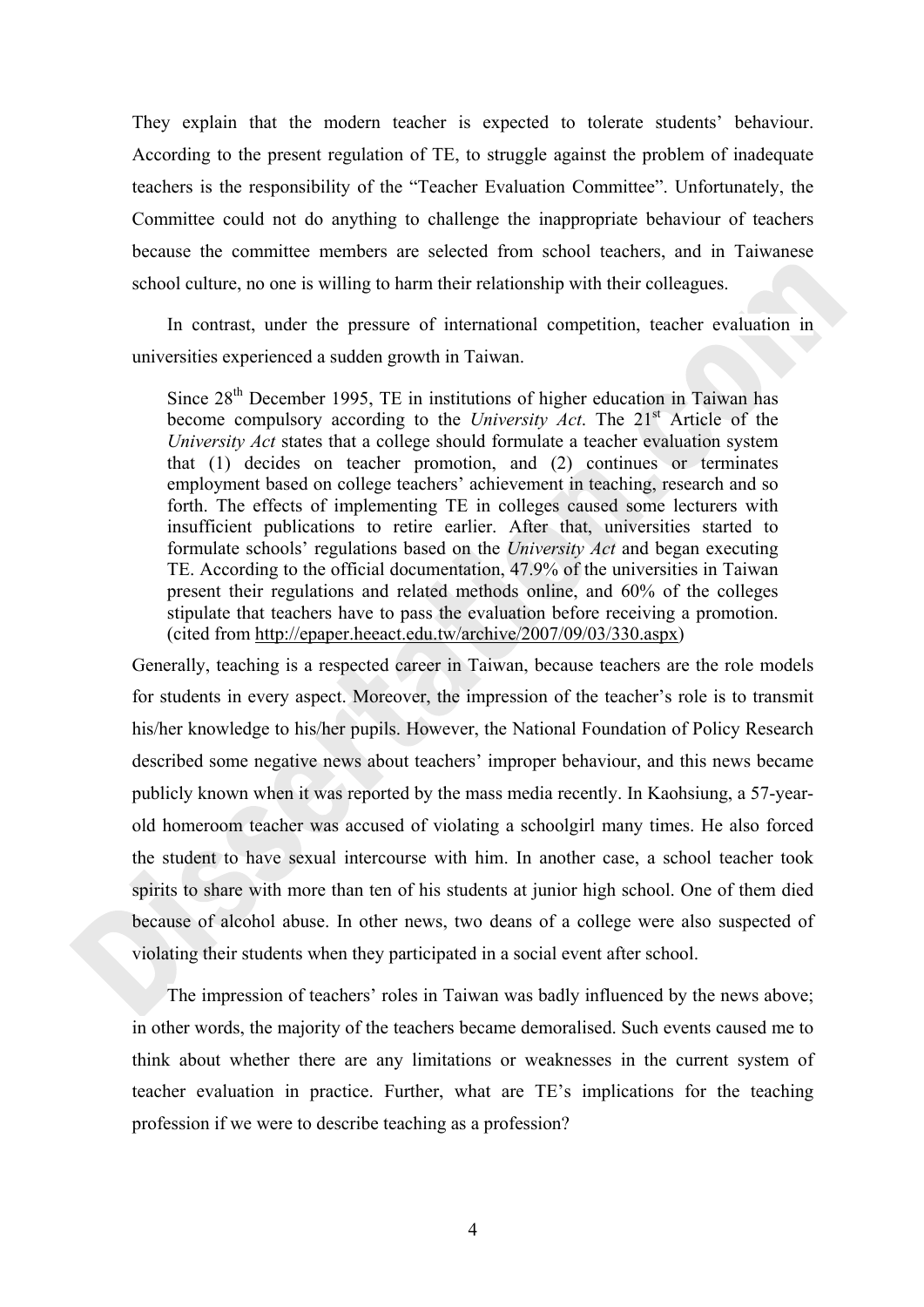According the "Online Dictionary of the Social Sciences", a profession can be defined

as:

… an occupational group that is largely self-regulating. Such a group has the legitimate authority (usually delegated from government) to set its own standards for entrance, to admit new members, to establish a code of conduct, to discipline members and it claims to have a body of knowledge (achieved through education) which legitimizes its autonomy and distinctiveness. Examples of professions would be physicians, lawyers, clinical psychologists, or real estate agents. (cited from http://bitbucket.icaap.org/dict.pl?alpha=P)

Millerson considers that if an occupation is termed a profession, it should have three features, namely "education and training certified by examination", "a code of professional conduct oriented towards the 'public good'" and "a powerful professional organization" (Millerson,1964, cited from Whitty, 2006: 2). To be a teacher, one not only has to complete the relevant education and obtain the teachers' qualifications, but must also have knowledge of the educational professional, pedagogical content and subject professional (Shulman 1987: 6). Thus, from the conditions of "standards for entrance", "admission of new members", "code of conduct", "discipline of members" and "body of knowledge", teaching can be declared as a professional occupation.

Since teachers are important people (Hazeltine, 2006) who influence the development of a child's personality and learning, the foundation for the development of a national policy strongly recommends the implementation of TE for maintaining the quality of education in Taiwan (cited from http://www.npf.org.tw/particle-1798-3.html).

TE is the critical measure to encourage teachers' personal development and enhance students' learning. Although the importance of teachers' quality in Taiwan is emphasised, TE is still not legislated in Taiwan. As a result of the opposition from the National Teachers' Union, there is still a sizable gap between the views of teachers' groups and the Government. Hence, at the heart of my study is an attempt to close the gap between theory and practice in the application of performance management systems in Taiwan. I had two opportunities to discuss the issue of primary school teacher evaluation with the Minister of MoE in the summers of 2007 and 2008, when I collected some data in Taiwan. He showed concern about my study and expressed his eagerness to know the results of the study. It is hoped that my research will be able to support the Taiwanese Government in formulating related regulations.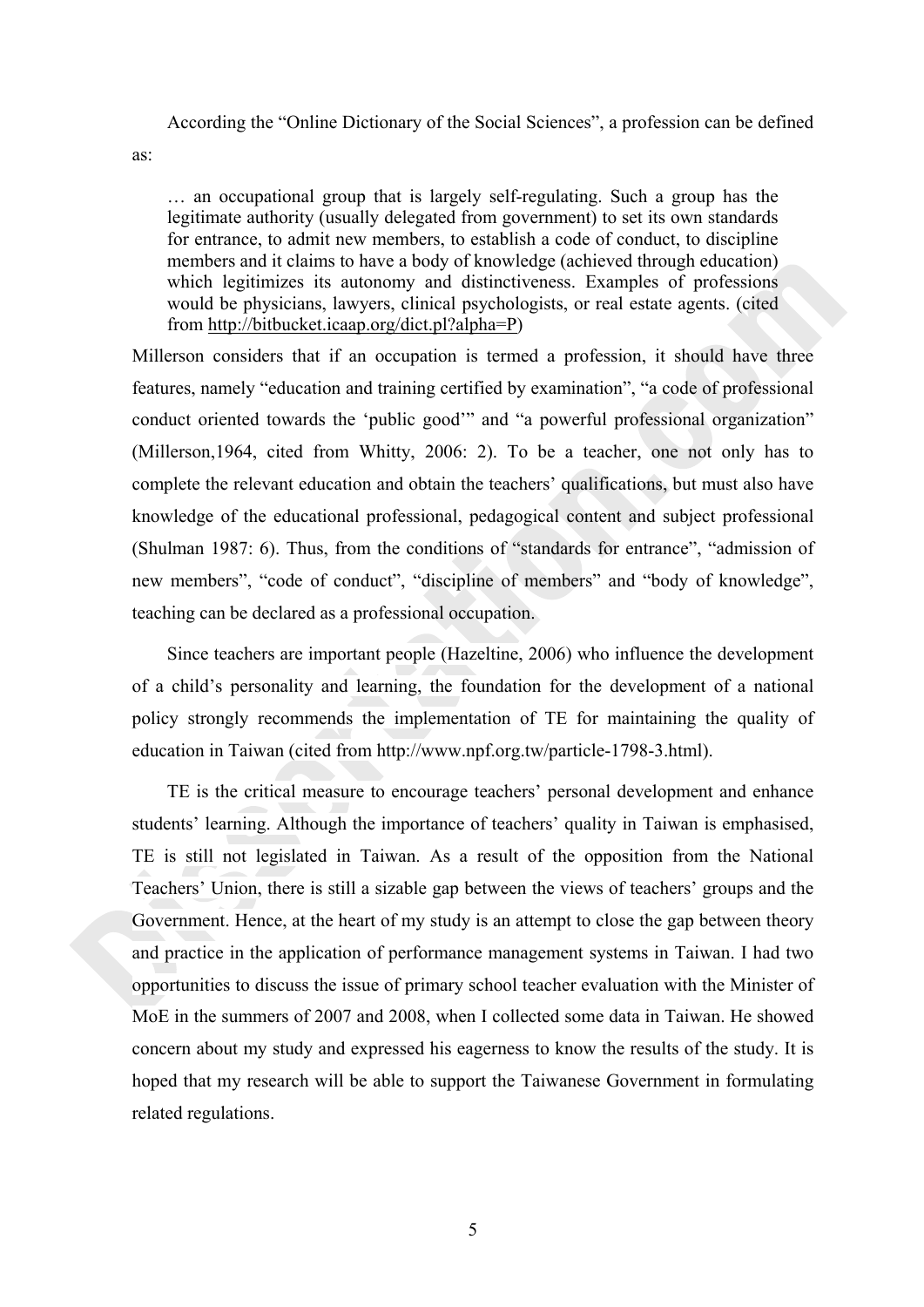Varied aspects of English educational issues were recently discussed in Taiwan (Fu, 1998; Huang, 2003; Lee, 2006; Liu, 2006; Chang, 2007; Chen, 2007; Liu, 2007). Liu (2006) described the successful educational reform in Britain since 1997. Chang (2007: 1- 22) explored the development of TE. Fu (1998) documented the development of TE in England. All of the previous studies are based on the official documentations. There is a paucity of empirical research which allows the implementers' voices to be heard. In addition, their data does not take into account the implementation of the present regulation in 2006, i.e. the *Education (School Teacher Performance Management) (England) Regulations 2006* (DfES, 2006). My study uses documentary analysis and interviews of implementers and examines how the most recent data from the English government can be applied to the Taiwanese context. In my study, implementers are defined as teachers, head teachers and relevant officers.

# **1.2 Research Aim, Objectives and Questions**

# **1.2.1 Research Aim**

This is an investigation into the complexities of implementing teacher evaluation at primary school level in Taiwan. It focuses primarily on the development of teacher evaluation in Taiwan in the light of consideration of international research, especially that pertaining to the English context, and aims to provide a significant resource for future enactment and promotion of TE policy in Taiwan.

#### **1.2.2 Research Objectives**

The objectives of my research are:

- 1. To review the international literature relating to the strengths and limitations of teacher evaluation models.
- 2. To draw upon the English experience of implementing teacher evaluation.
- 3. To carry out a detailed critical analysis of the development of the TE policy in Taiwan.
- 4. To undertake empirical studies in Taiwan to elicit implementers' perspectives of the strengths and limitations of the trial/experimental models.
- 5. To explore the implications of TE in Taiwan.
- 6. To apply my personal experience and knowledge as a teacher to the research.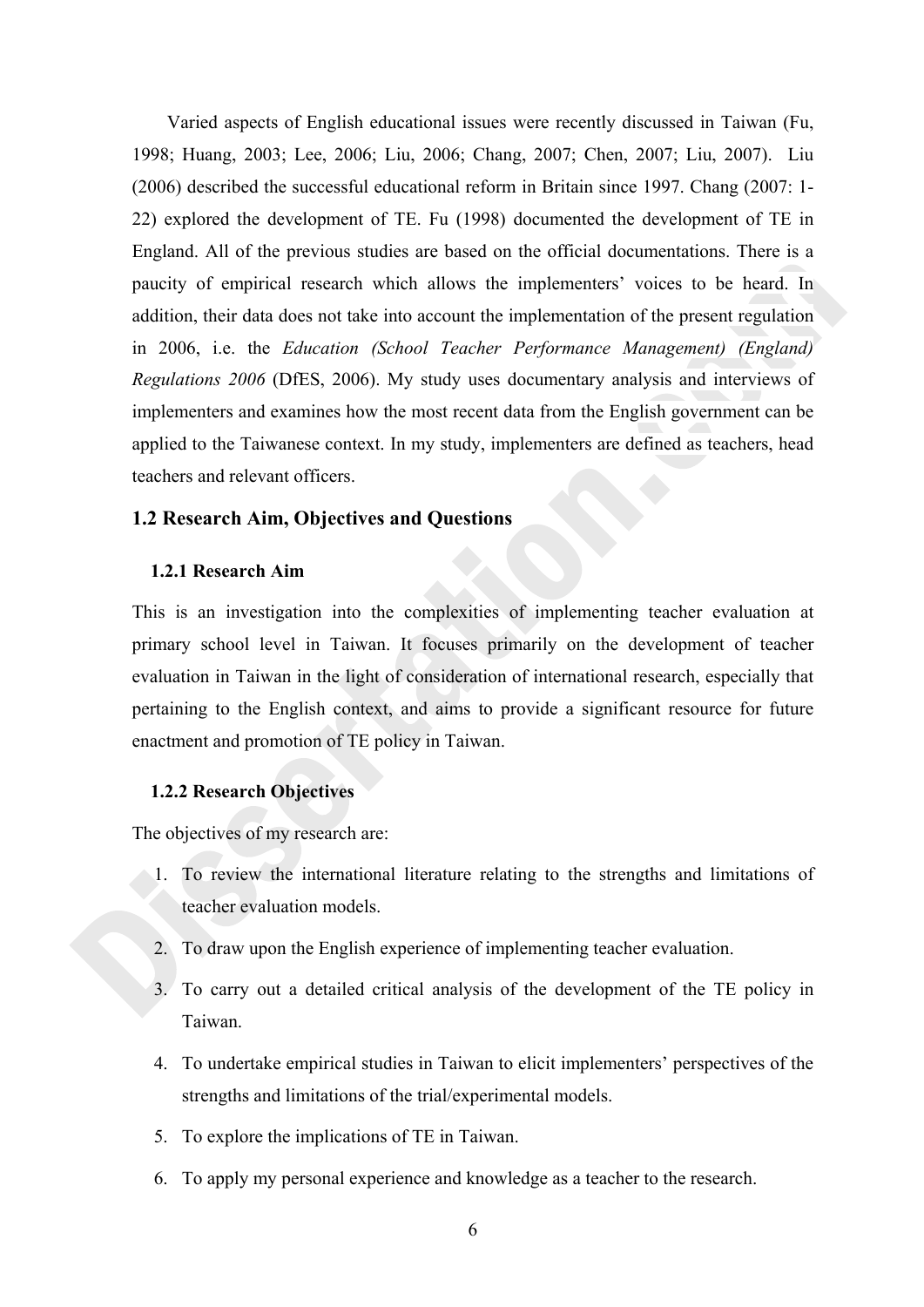#### **1.2.3 Research Questions**

The aim of this study is translated into seven research questions:

- 1. What is the trend of TE in the international context?
- 2. To what extent does the international development of TE significantly influence the TE model in Taiwan?
- 3. How has TE been developed in the English context?
- 4. What is the nature and effectiveness of existing evaluation systems and those that are being trialled in Taiwan's primary schools in terms of:
	- (1) Policy and practice?
	- (2) The evaluation culture and climate in school?
	- (3) Effectiveness of the goal(s)?
- 5. What are the implementers' perspectives of the potential advantages and limitations of the evaluation of teacher professional development?
- 6. What factors are likely to facilitate or hinder the implementation of statutory performance evaluation programmes at the primary school level in Taiwan, in the light of the English experience and the implementers' viewpoints?
- 7. What implications do the findings of this study have for issues of TE?

# **1.3 Definition**

Before I embark on discussing my study, I shall explain how I distinguish between the terms "teacher evaluation" and "teacher appraisal", and to what extent these terms will be adopted. I will be discussing the terms "evaluation" and "teacher evaluation" in greater detail in Chapter 3.

In Chinese, both 'evaluation' and 'appraisal' mean 'assessment' ("評鑑"). The term appraisal is popularly used in the UK, whilst evaluation is used in the U.S. There are a few overlaps between the meanings of appraisal, assessment and evaluation in English; therefore I will clarify the terms I am using in my thesis.

According to the Oxford Online Dictionary, appraisal is "a formal evaluation of the performance of an employee at work over a particular period; evaluation or assessment in this manner, intended to improve individual and organizational performance", and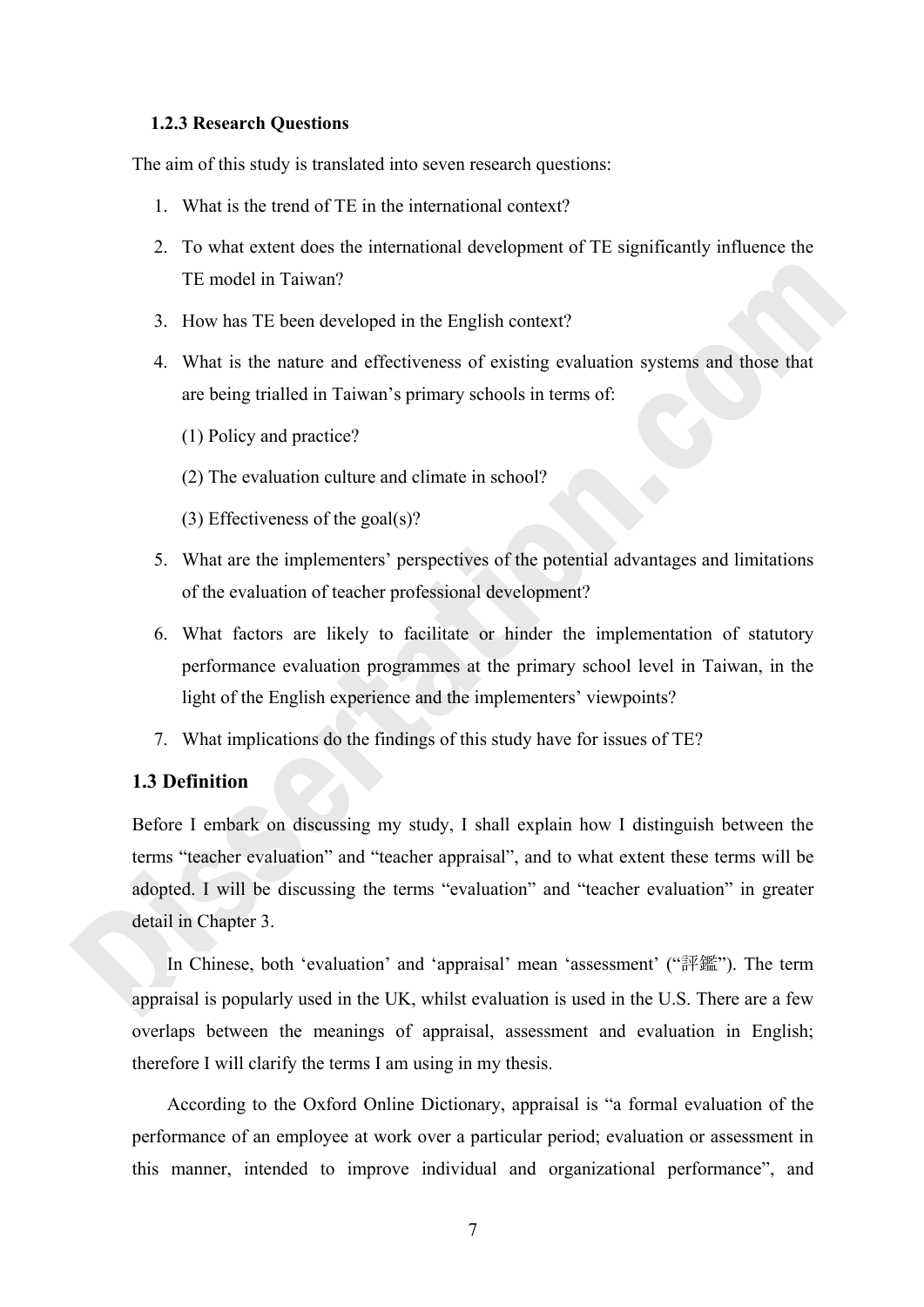evaluation is defined as "the action of evaluating or determining the value of (a mathematical expression, a physical quantity, etc.), or of estimating the force of (probabilities, evidence, etc.)".

However, the Department of Education and Science (abbreviated as DES) has different viewpoints about the conventions proposed by DES in 1985 (Wragg et al., 1996). The definitions of the aforementioned terms are given below:

Evaluation: a general term used to describe any activity by the institution or LEA where the quality of the provision is the subject of systematic study.

Appraisal: emphasizing the forming of qualitative judgments about an activity, a person or an organization. (Wragg et al., 1996: 3)

The Department for Education and Skills (2005) presents a coherent view. Appraisal is defined as "the process of examining options for meeting policy objectives and weighing up the costs, benefits, risks and uncertainties of these options before a decision is made", and evaluation is "a retrospective analysis of a policy to assess how successful or otherwise it has been and what lessons can be learnt for the future." (2005: 1)

Montgomery and Hadfield (1989) organised those concepts into the figure below to explain the relationship between evaluation and appraisal:



Figure 1-1: The structure of Appraisal (Cited from Montgomery & Hadfield, 1989; 23)

According to Figure 1.1, appraisal includes evaluation and enhancement. Evaluation is more than looking over past events in a structured way, as in a review. It may include reviewing, rating, analysing, measuring and assessing, but it also implies value judgments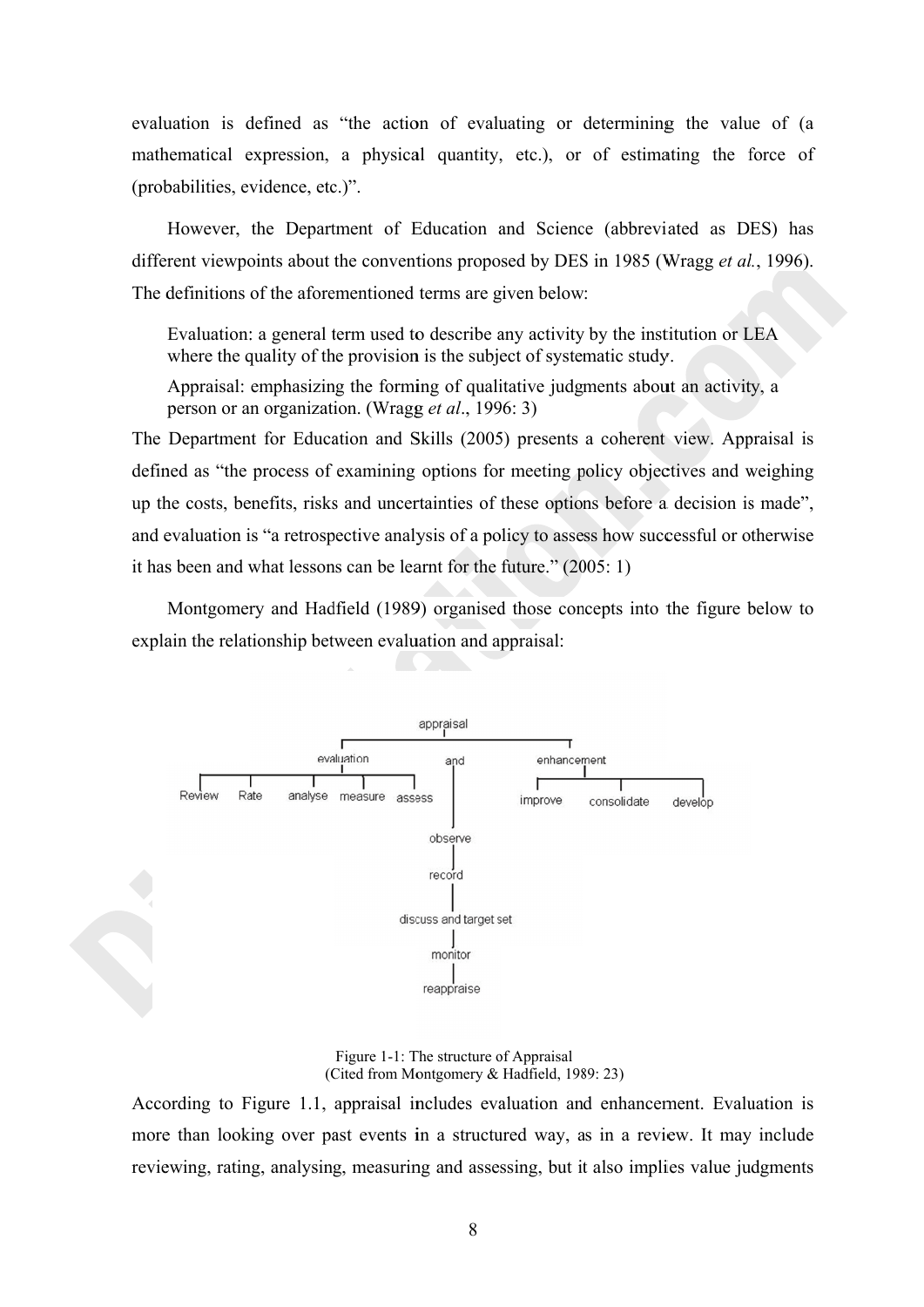about what is seen and done. Enhancement implies improving, consolidating and developing.

According to the discussion above, "appraisal" has a wider scope and a holistic process, including the implementation of evaluation programmes and related supplementary measures (i.e. improving quality strategies), whilst "evaluation" is focused on a specific programme. The difference between "appraisal" and "evaluation" is that appraisal emphasises improvement, while evaluation focuses on judgment.

The reason for using evaluation instead of appraisal is because it is a term that is commonly used in Taiwan; therefore, it is a term with which most teachers are familiar. A great number of official documents, like guidebooks for head teachers and school staff in Taiwan use the term evaluation. Even the regulation and experiment plan held by the Ministry of Education (hereafter abbreviated as MoE) in Taiwan applied the term evaluation. In contrast, "teacher appraisal" was replaced by "teacher performance management" in the UK. The equivalent of the latter term in Taiwan is "Teacher Evaluation for Professional Development". Hence, I choose to adopt the term 'evaluation' in my study (apart from citations for my literature review).

#### **1.4 Assumptions**

The assumptions underlying this study are derived from my personal experience. I have lived, and carried out research in both England and Taiwan. On such a basis, I anticipate that there would more deliberation in the policy-making process in England, and that there would be evidence of greater levels of satisfaction in teachers' perception. The reasons behind such an assumption are based on the recent policy changes, as embodied in the following:

- *Teaching Quality* (DES, 1983) suggests that the effects of evaluation could lead to the best teachers obtaining relatively greater rewards for their classroom expertise.
- *Better Schools* (DES, 1985a), showed the official government position on primary school education. Arguments advanced by Sir Keith Joseph to the 1984 North of England Conference for the establishment of the teacher profession identified and removed incompetent teachers. This document emphasises resource management and, more specifically, the management of the teaching force.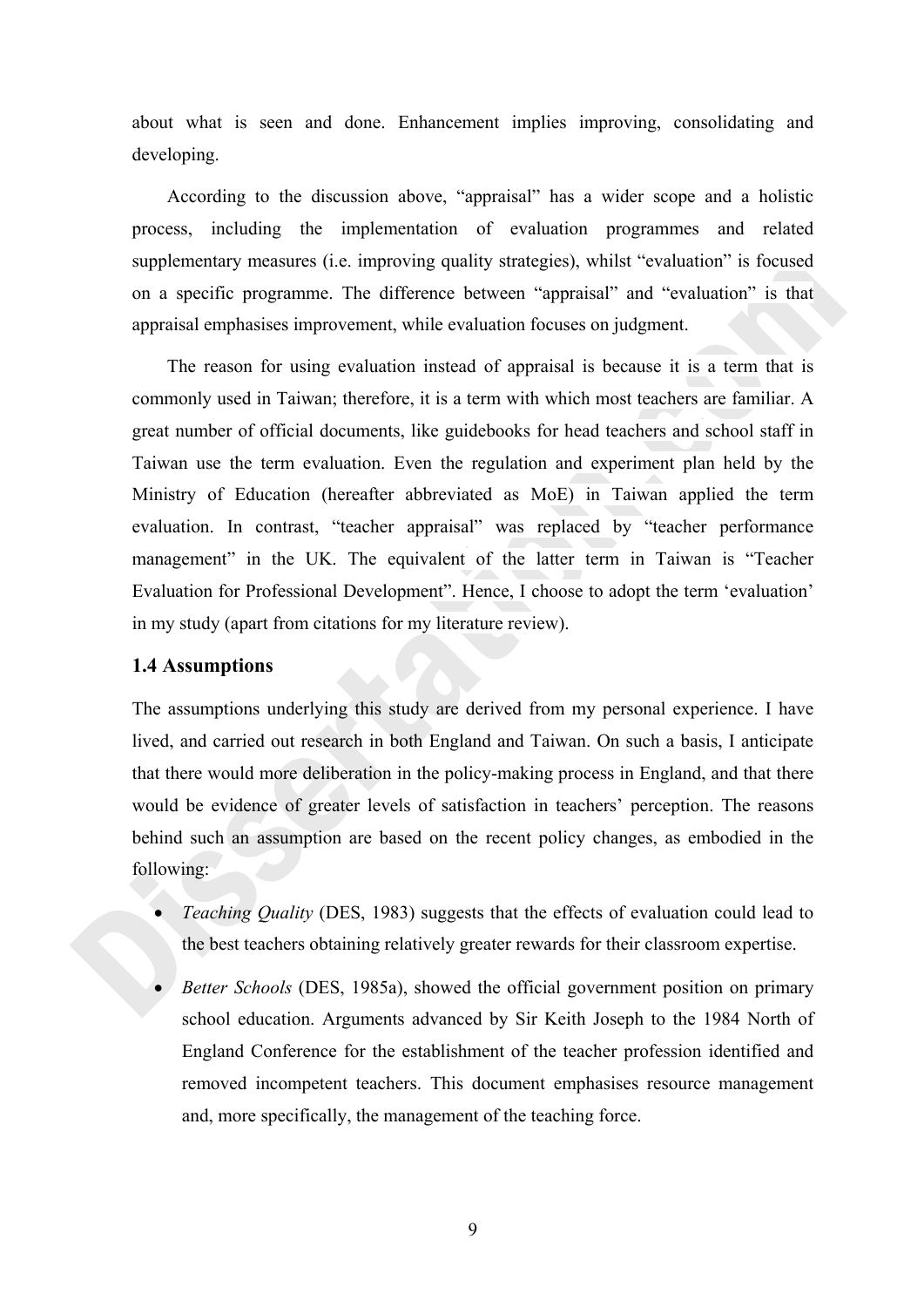- *Quality in Schools: Evaluation and Appraisal* (DES, 1985b) explores the management responsibility of heads. Attempts to introduce evaluation would mean that each individual's professional autonomy would have to be reconsidered in the light of the overall requirements of the schools.
- *The Education (School Teacher Appraisal) Regulation* (DES, 1991a), is the first formal regulation of teacher evaluation.
- *School Teacher Appraisal (Circular 12/91)* (DES, 1991b) describes in detail the process and methods of teacher evaluation.
- *Education (School Teacher Appraisal) (England) Regulations 2001* (DfES, 2001) requires governing bodies to appraise the performance of their head teachers on an annual basis to ensure that objectives have been agreed or set for them on or before 31<sup>st</sup> December each year.
- Education (School Teacher Performance Management) (England) Regulations 2006 (DfES, 2006) is the statutory basis for performance management in England.

The obvious shift in emphasis from the assessment of teachers' achievement to teachers' professional development will be explored in my study. The latter focuses almost entirely on the professional development needs of each teacher, with targets (using the language of the appraisal regulations) on professional development activities (i.e. the support needed to reach the next stage in the career of the teacher). The education policy of teacher performance management implies that encouraging English teachers to perform better in their professional career would contribute to promoting the quality of teaching.

Since the *Teacher Education Act* was enacted in Taiwan in 1994, the issue of how to maintain and manage the quality of school teachers' performance has become the main focus of educational reform. Although attaining a good quality in school teachers' performance is a common aim in Taiwan, the education policy of teacher evaluation still has many flaws. The main cause of the problem is that Taiwan's National Union of Teachers (NUT) strongly opposes the TE policy. Hence, it is important to explore NUT's viewpoints, particularly when the Government is trying to implement TE smoothly. Thus, the chair of Taiwan's National Union of Teachers is selected as an interviewee for my study.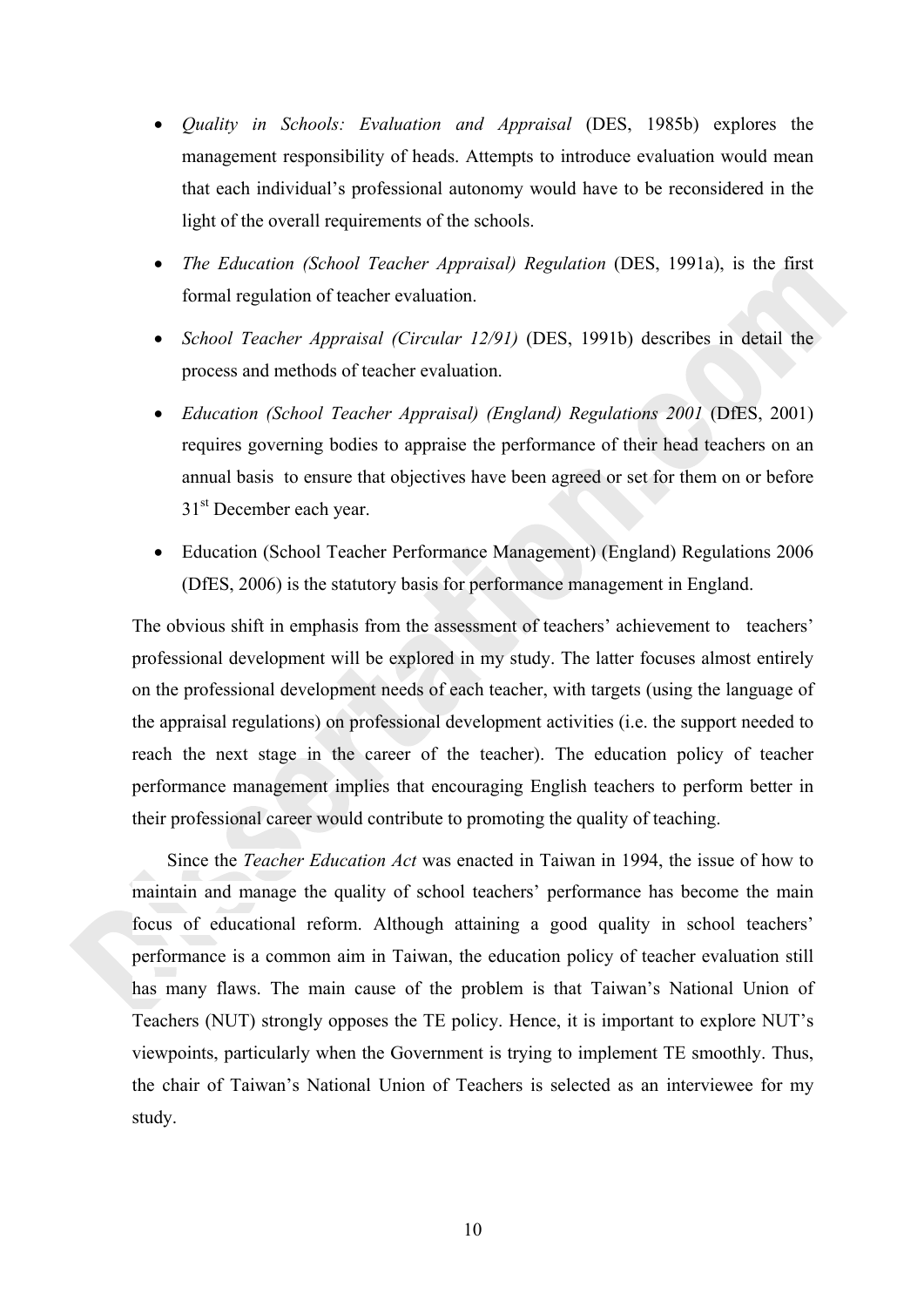From the administrators' viewpoint (administrators refer to officers and head teachers), the policy-making process and implementation of teacher performance management (hereafter abbreviated as TPM) in England is more deliberative than in Taiwan, while the perception of teachers is also likely to differ. I have made some initial assumptions, and they are described below:

- The development of teacher evaluation in Taiwan can be inspired by the English experience.
- The perception of teachers, head teachers and officers varies from one country to another.
- The challenges for Taiwan in developing TE are influenced by CHC; therefore it is recognised that some benefits can be reaped from critiquing Western models and considering their relevance carefully.

The present regulation of the Assessment of Teacher Achievement (hereafter abbreviated as ATA) in Taiwan cannot facilitate professional development, not only because the concepts of the regulation are too old-fashioned (in relation to contemporary theory of the teaching profession), but because it tends to borrow TE models uncritically from international research.

I believe that these assumptions can be evaluated when the study is completed.

### **1.5 Methodology**

Generally, my research emphasised meaning rather than "the truth". This meaning was generated from the cultural context in Taiwan. In other words, this study did not explore "what is TE"; instead, it focused on such questions as "why do we need TE?", "how do we implement TE?", "when is the best timing to implement TE?" and "what is the meaning of TE in Taiwan?" from the implementers' perspectives. If the meaning of TE cannot be consistent with the implementers' viewpoints, the effects of implementing the system will be reduced, and may even be rendered meaningless.

Regarding TE, teachers were evaluated, but they were also implementers of this policy. Traditionally, teachers were "the recipients of the educational policy" and were often "dominated by the government", as they rarely had the opportunity to participate in the formulation of the policy. However, if policy implementers, including officers, head teachers and teachers, did not fully participate in the policy-making process, the policy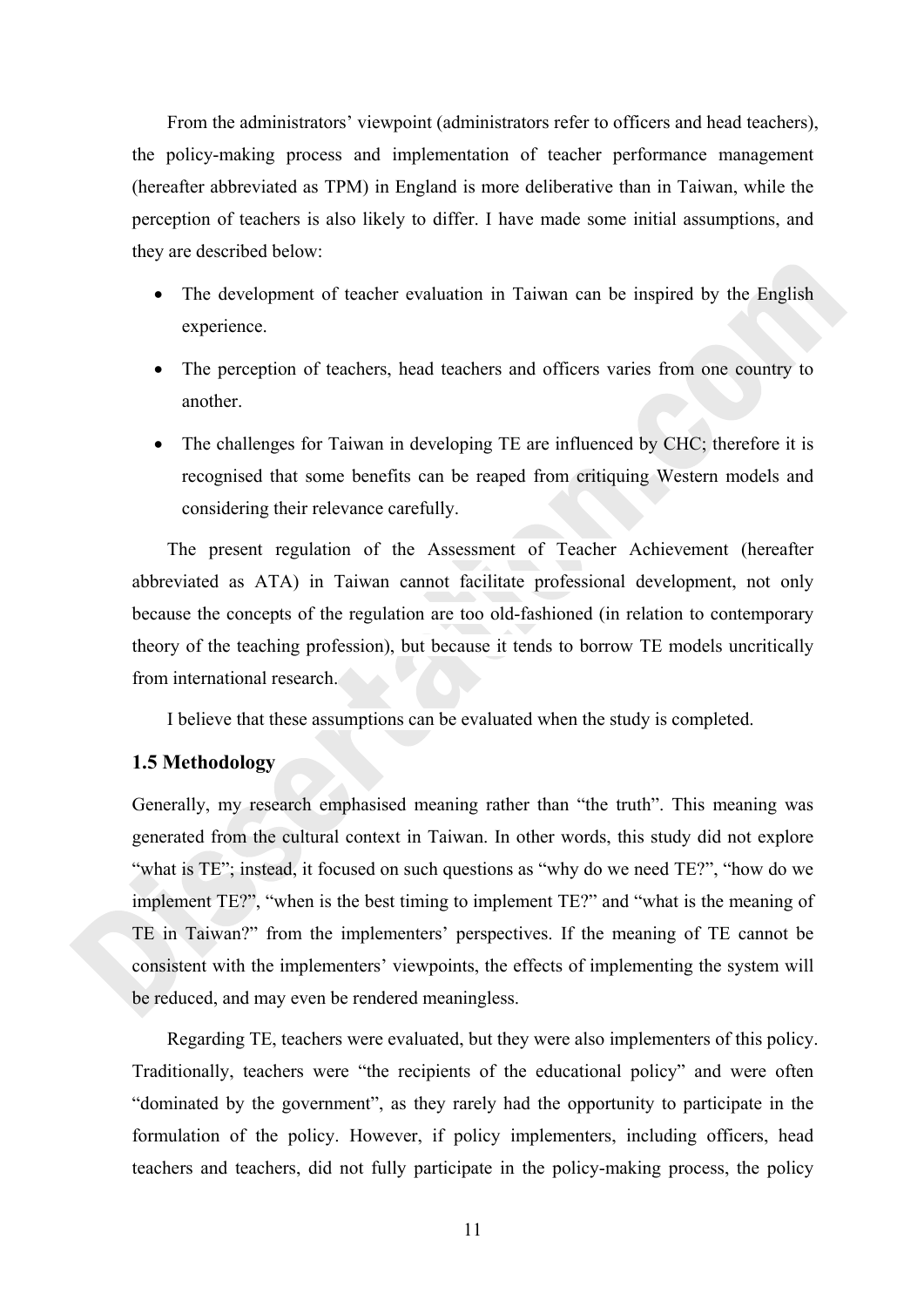would be alien to their values and beliefs. These implementers might silently endure what they disagreed with, or they might even carry out the evaluation procedures with a perfunctory attitude. In contrast, through some relevant dialogue with the wider environment, these implementers' meanings could be embraced into the policy. Such a policy is alive, and thereby becomes meaningful.

Therefore, this study aimed to elicit the meaning of TE from the implementers' perspectives. The interview method was used to encourage my participants to express their opinions about TE in order to generate an enforceable policy.

The methodological paradigm with which this study is most closely aligned is constructivism, as addressed by Guba and Lincoln (1994). My goal was to understand and reconstruct the meaning of the development of teacher evaluation in Taiwan in the light of international research. In particular, I explored the nature of teacher evaluation and the meaning held by implementers. Thus the meaning, constructed by multiple interpretations in the Taiwanese context, was identified as the reality in my study. In this study, I believe that an effective policy is coalesced to form the needs of society, the coherence of theory development and the implementers' acceptance, and the meaning of the policy is built on the implementers' interpretations. Therefore the aim was for increasingly informed and sophisticated constructions, moving towards consensus, as well as increasing everyone's awareness of the content of TE and the meaning of competing constructions. My role in this study was that of a participant and a facilitator of this process. Advocacy and activism are the key features of a constructivist inquiry.

The meaning of teacher evaluation may be interpreted through multiple, apprehensible, and sometimes conflicting social realities that are produced by different implementers, but that may change as they become more well-informed about the process. In this study, I recognised that construction is contingent on multiple "knowledge" related to social, political, cultural, economic, and ethnic factors; hence, different interpreters would inevitably present different interpretations. This reflects a relativist ontology in which "realities are apprehensible in the form of multiple, intangible mental constructions, socially and experientially based, local and specific in nature and dependent for their form and content on the individual persons or groups holding the constructions" (Guba  $\&$ Lincoln, 1994: 110). Based on the ontology, hermeneutics and dialectics underlined my research methodology. Through such a process, more sophisticated constructions were formed. The nature of TE as a social construction was acknowledged. Individual teachers'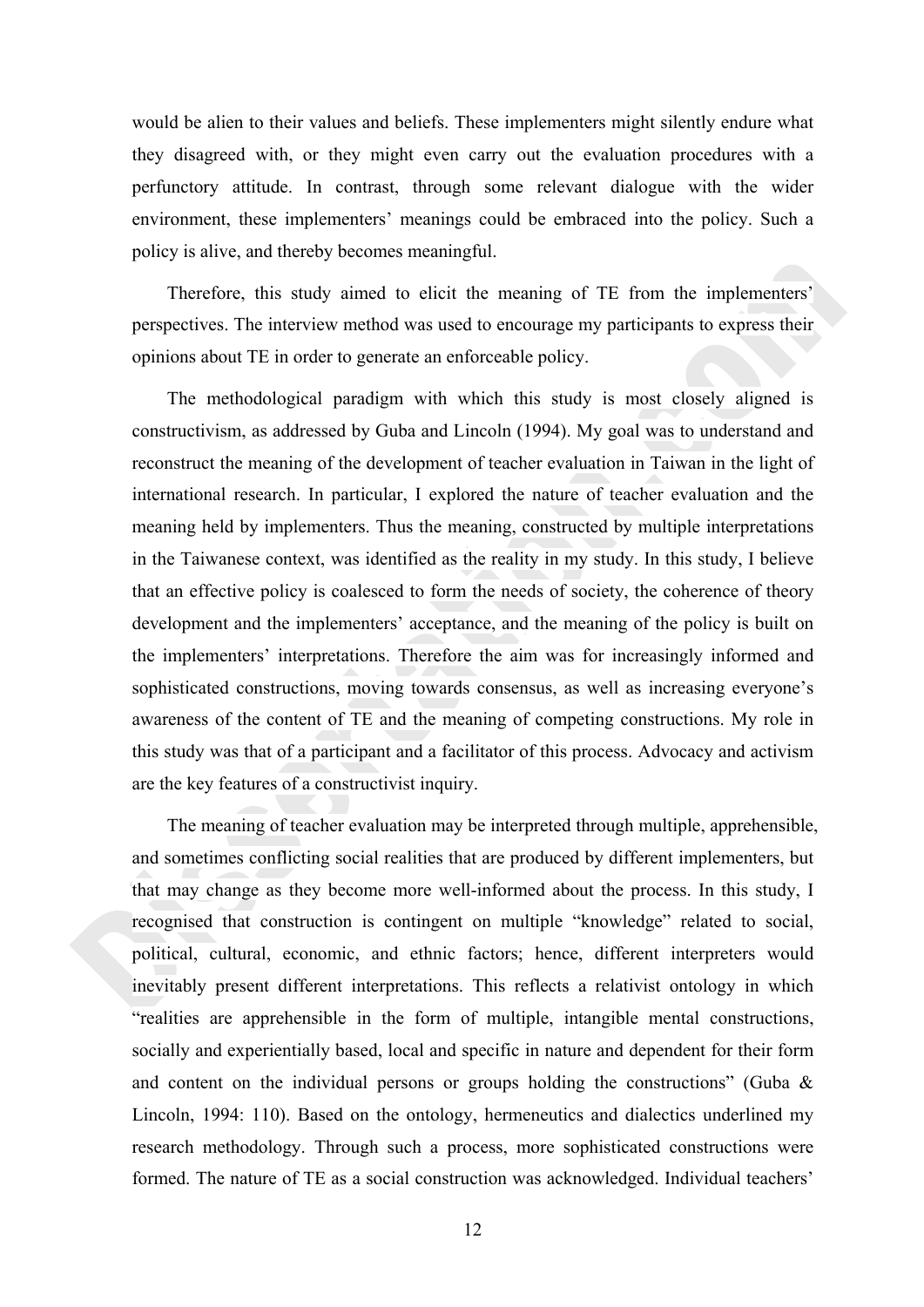constructions could be elicited and refined through the interaction between and among respondents and myself (researcher); in other words, we were interactively linked so that the findings are "literally created" as the investigation proceeded (Guba  $& Lincoln, 1998$ : 207).

A qualitatively-oriented study was chosen for this inquiry, using multiple case studies and drawing on different methods of data collection in order to construct multiple interpretations of teacher evaluation from related fields. The information collected will, in some circumstances, be relevant to more than one research question. In this study, I adopted documentary analysis and interviews. Documentary analysis was used to examine government publications, including books, journals and other documentation from public institutions, in order to trace the development of TE in the Taiwanese context, and how it might be influenced by globalisation. Meanwhile drawing upon some dissertations, which investigate educators' perspectives of Teacher Evaluation for Professional Development (hereafter abbreviated as TEPD) in each county respectively, I carried out a meta-analysis of teachers' viewpoints based on the statistical results. From this analysis, I gained a general overview of how teachers feel about TEPD in Taiwan. Moreover, the English official documentations were also explored in order to understand the development of TPM in England. Some of the relevant aspects in the English system provided an insight into the development of teacher evaluation in Taiwan.

Interviews were carried out with 3 head teachers and 7 teachers from 3 primary schools (in order to present balanced views from different "socio-economic status" area, an urban school and a suburban school were selected from 178 primary schools participating in the experimental Teacher Evaluation for Professional Development plan) in Taiwan and 3 officers from different levels of official organisations. The teacher is an implementer with a direct interest in teacher evaluation. The head teacher is the one who executes TE and has indirect interests in it. The chief of the National Union of Teachers, who represents all teachers, knows the teachers' heartfelt wishes, and can clearly explain the standpoint of the National Union of Teachers and the development of the resistance movement. Both the officers of the MoE and those from the local Bureau of Education represent the government's position. Consequently, my interviews investigated the multi-dimensional views of educators' perceptions about the implementation of TEPD in Taiwan. By integrating the above data with different implementers' voices during the policy-making